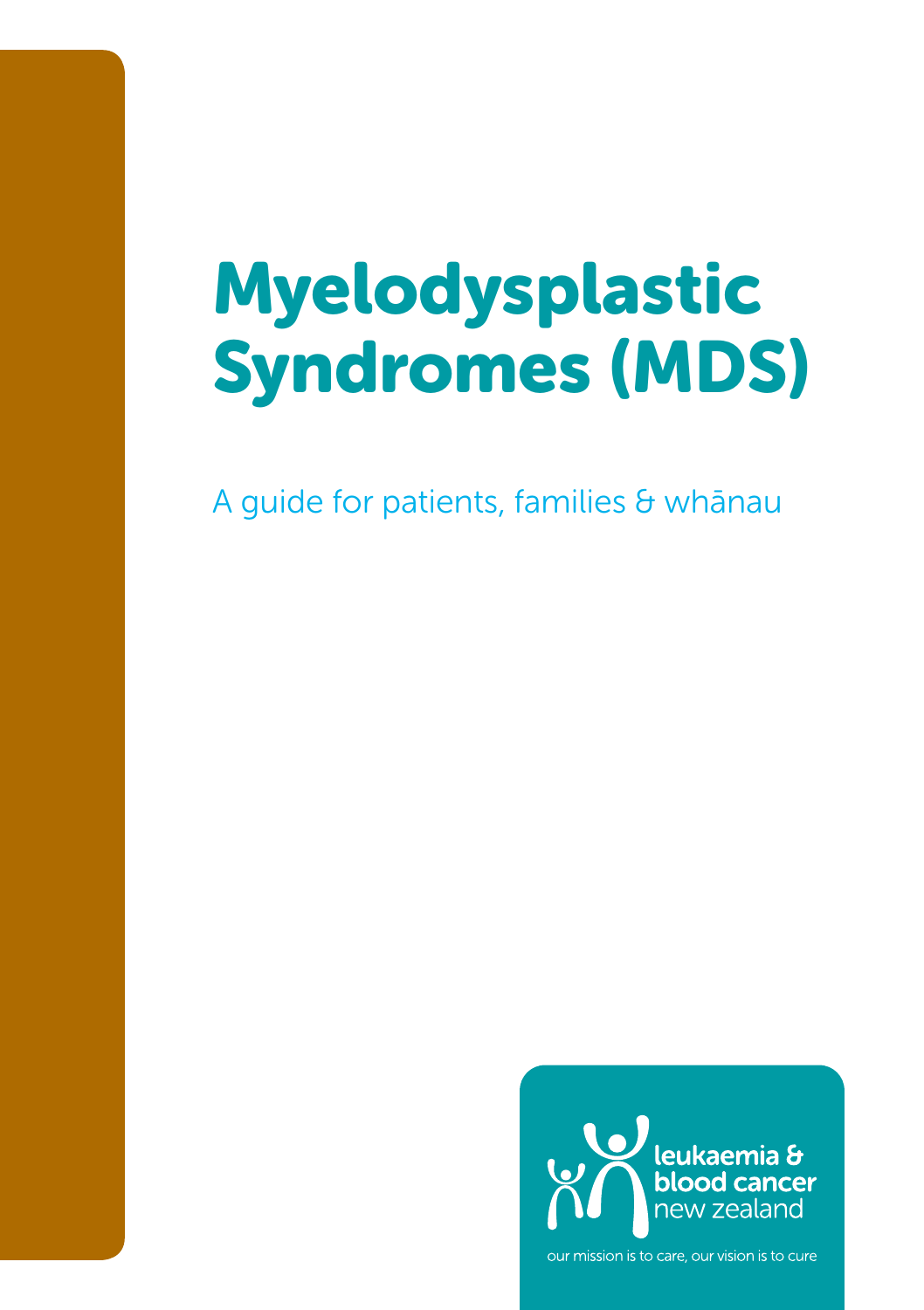### **Contents**

| Introduction                                     | 2  |
|--------------------------------------------------|----|
| Leukaemia & Blood Cancer New Zealand             | 3  |
| Bone marrow, stem cells and blood cell formation | 5  |
| What is MDS?                                     | 8  |
| How common is MDS and who gets it?               | 9  |
| What causes MDS?                                 | 9  |
| What are the symptoms of MDS?                    | 10 |
| How is MDS diagnosed?                            | 11 |
| Types of MDS                                     | 13 |
| Prognosis                                        | 15 |
| How is treatment decided?                        | 16 |
| Making treatment decisions                       | 17 |
| <b>Treatment for MDS</b>                         | 18 |
| Supportive care                                  | 21 |
| Reproductive health                              | 27 |
| Body image, sexuality & sexual activity          | 29 |
| Social and emotional effects                     | 30 |
| Useful internet addresses                        | 31 |
| Glossary of terms                                | 32 |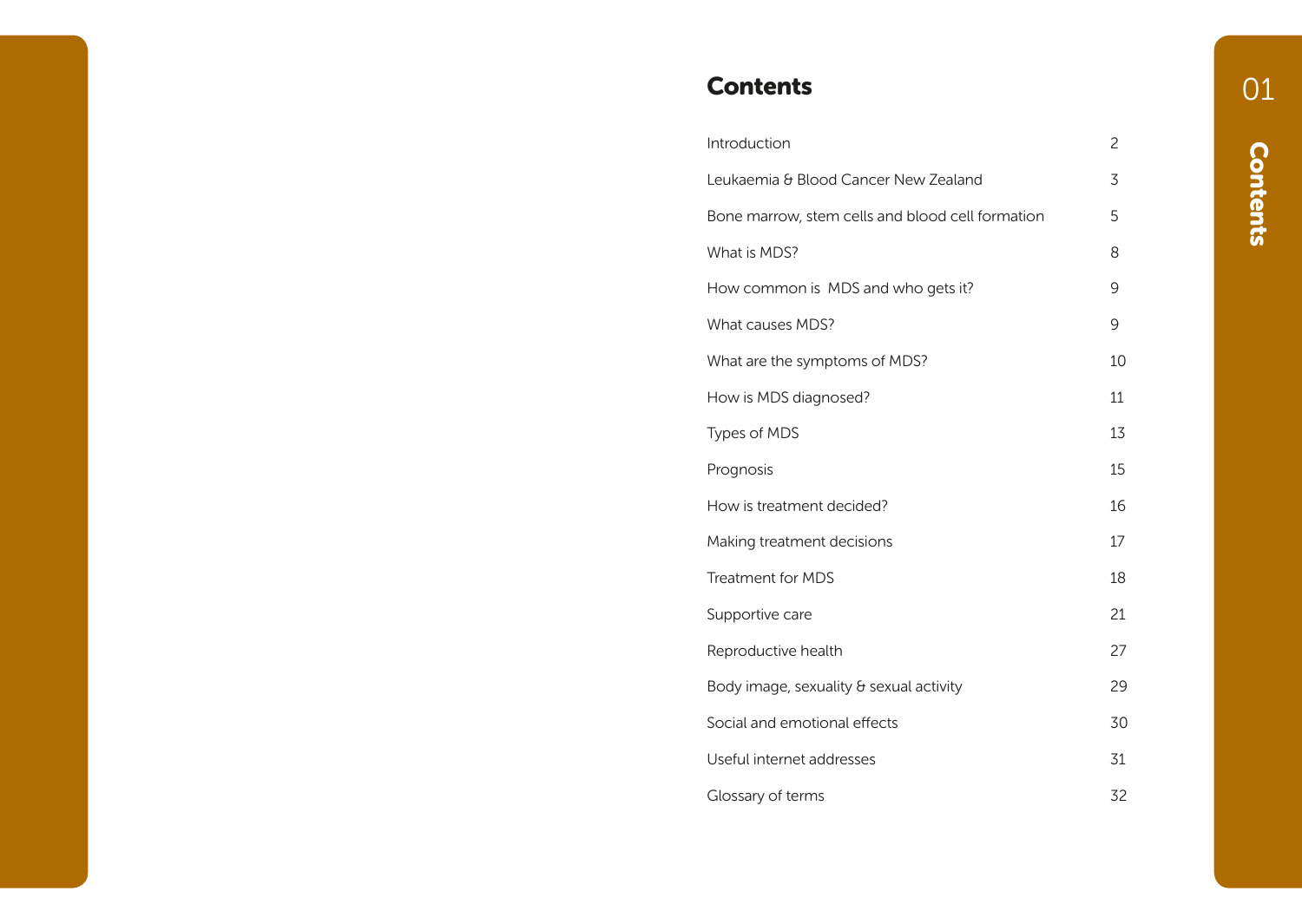### Introduction

This booklet has been written to help you and your family or whānau understand more about myelodysplastic syndromes (MDS).

If you or someone you care for has been diagnosed with a myelodysplastic syndrome, you may be feeling anxious or a little overwhelmed. This is normal. Perhaps you have already started treatment or you are discussing different treatment options with your doctor and your family. Whatever point you are at, we hope that the information contained in this booklet is useful in answering some of your questions. It may raise other questions, which you should discuss with your doctor or specialist nurse.

You may not feel like reading this booklet from cover to cover. It might be more useful to look at the list of contents and read the parts that you think will be of most use at a particular point in time.

We have used some medical words and terms that you may not be familiar with. Their meaning is either explained in the text, in the glossary of terms at the back of this booklet, or in the 'Dictionary of Terms' booklet available from Leukaemia & Blood Cancer New Zealand.

Some people may require more information than is contained in this booklet. We have included some internet addresses that you might find useful. In addition, many of you will receive written information from the doctors and nurses at your treatment centre.

It is not the intention of this booklet to recommend any particular form of treatment to you. You need to discuss your circumstances at all times with your doctor and treatment team.

We hope that you find this booklet useful. There is a feedback form at the back of this booklet, please feel free to fill this in and return it to us to assist in the production of future editions.

There is a separate information booklet called 'Myeloproliferative Disorders – a quide for patients, families  $\theta$  whānau' available from Leukaemia  $\theta$ Blood Cancer New Zealand.

#### Acknowledgements

Leukaemia & Blood Cancer New Zealand acknowledges the support of the Leukaemia Foundation of Australia for granting us permission to use material within this booklet.

Leukaemia & Blood Cancer New Zealand also gratefully acknowledges Dr Robert Weinkove (Wellington Hospital) and Dr Hilary Blacklock (Middlemore Hospital) for their assistance with the development of this booklet

### Leukaemia & Blood Cancer New Zealand

Leukaemia & Blood Cancer New Zealand (LBC) is the only organisation in New Zealand dedicated to supporting patients and their families living with leukaemia, lymphoma, myeloma and related blood conditions.

Since 1977, our work has been made possible through our fundraising events and the generous support we receive from individuals, companies, trusts and grants. We do not receive government funding.

LBC manages the New Zealand Bone Marrow Donor Registry (NZBMDR), which works towards finding matched volunteer donors from New Zealand or overseas for New Zealand patients who need a bone marrow or stem cell transplant and who do not have a family donor. The registry maintains information on New Zealand donors and has access to a worldwide database of over 20 million donors.

### Patient Support

Leukaemia & Blood Cancer New Zealand's Support Services provide personalised support programmes for patients and their families. This can include regular visits, phone or email contact, as well as face to face education and support programmes, and an online information forum. We also provide a toll free number for advice and support.

### Research

Research plays a critical role in building a greater understanding of blood cancers and conditions. LBC supports and funds investigation into these conditions. Improved treatments for patients can lead to less side effects and increased survival rates.

#### Information

We provide vital information to patients, families, health professionals and the community to improve understanding about blood cancers and conditions.

03

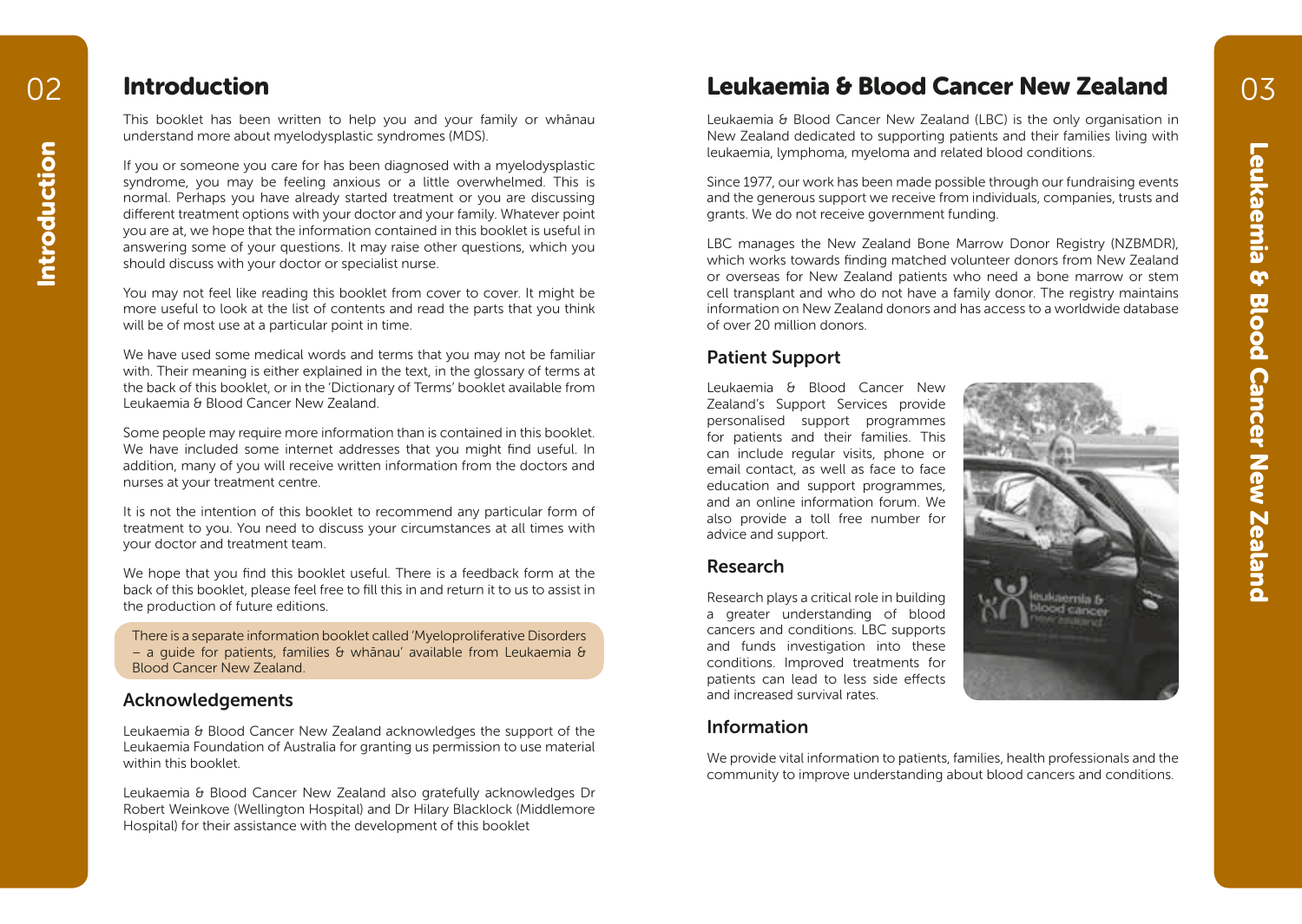#### Awareness

We work to increase public knowledge of blood cancers and conditions. This is achieved through specifically focused campaigns for the public, health professionals and health agencies.

#### Advocacy

We represent the needs of patients and their families to the government, related agencies and other relevant organisations.

#### Contacting us

Leukaemia & Blood Cancer New Zealand provides services and support throughout New Zealand. Each person's experience of living with a blood cancer or condition is different. Living with leukaemia, lymphoma, myeloma or a related blood condition is not easy, but you do not have to do it alone.



Call 0800 15 10 15 to speak to a local Support Services Coordinator or to find out more about the services offered by Leukaemia & Blood Cancer New Zealand. Alternatively, contact us via email by sending a message to info@leukaemia.org.nz or by visiting www.leukaemia.org.nz.

We welcome visitors to our offices in Auckland, Wellington and Christchurch. Please phone for an appointment.

### Bone marrow, stem cells & blood cell formation

#### Bone marrow

Bone marrow is the spongy tissue that fills the cavities inside your bones. All of your blood cells are made in your bone marrow. The process by which blood cells are made is called haemopoiesis. There are three types of blood cells; red cells, white cells and platelets.

As an infant, haemopoiesis takes place in the centre of all bones. As an adult, fewer new blood cells are needed - the marrow space in the arms and legs is replaced by fat, and active bone marrow is limited to the hips, pelvis, ribs, breastbone (sternum) and back bones (spine or vertebrae).



You might like to think of the bone marrow as the blood cell factory. The main workers at the factory are the blood stem cells. They are relatively few in number but are able not only to replicate themselves, but also to grow and divide into slightly more mature stem cells called myeloid or lymphoid stem cells. In turn, these can multiply and mature further to produce all the circulating blood cells.

Myeloid ('my-loid") stem cells develop into red cells, white cells (neutropils, eosinophils, basophils and monocytes) and platelets.

Lymphoid ('lim-foid') stem cells develop into two other types of white cells called T-lymphocytes and B-lymphocytes.



Macrophages

Bone marrow, stem cells & blood cell formation

Bone marrow, stem cells & blood cell formation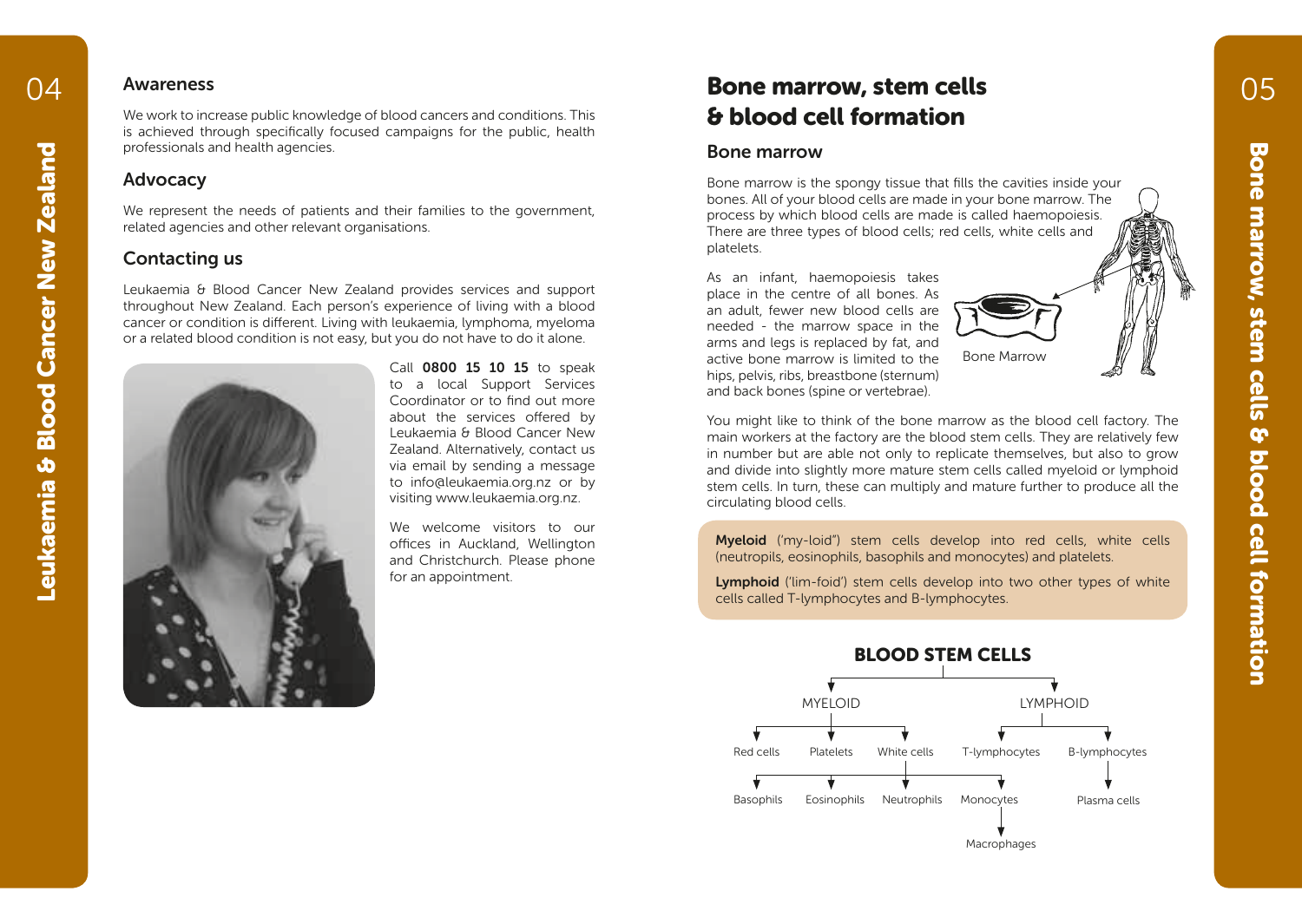## Blood Blood consists of blood cells and plasma.

Plasma is the straw-coloured fluid part of the blood which contains important proteins, such as clotting factors. Plasma carries these essential nutrients, including blood cells, around the body.

### Blood cells

#### Red cells and haemoglobin

Red cells contain haemoglobin (Hb) which transports oxygen from the lungs to all parts of the body. Haemoglobin also carries carbon dioxide to the lungs where it can be breathed out. Haemoglobin is what makes red blood cells red.

The normal haemoglobin range for a man is between 130 - 170 g/L The normal haemoglobin range for a woman is between 120 - 160 g/L

Red cells are by far the most numerous blood cells and the proportion of the blood that is occupied by these is called the haematocrit. A low haematocrit suggests that the number of red cells in the blood is lower than normal.

The normal haematocrit range for a man is between 0.40 – 0.52  $(40 - 52%)$ 

The normal haematocrit range for a woman is between 0.36 – 0.46  $(36 - 46%)$ 

Anaemia is a condition caused by a reduction in the haemoglobin level of the red blood cells. The severity of the anaemia relates to the level of measured haemoglobin with the lower the level of haemoglobin, the greater the severity of anaemia. If you are anaemic you may feel run down and weak. You may be pale and short of breath or you may tire easily because your body is not getting enough oxygen. In this situation a red blood cell transfusion may be given to increase the red cell numbers and therefore the haemoglobin level.

#### White cells

White cells, also known as leucocytes, fight infection. There are different types of white cells which fight infection together and in different ways.

| <b>Neutrophils</b> | kill bacteria and fungi                                                                                                                                                                                                                                                                                       |
|--------------------|---------------------------------------------------------------------------------------------------------------------------------------------------------------------------------------------------------------------------------------------------------------------------------------------------------------|
| Eosinophils        | kill parasites                                                                                                                                                                                                                                                                                                |
| <b>Basophils</b>   | work with neutrophils to fight infection                                                                                                                                                                                                                                                                      |
|                    | T-lymphocytes kill viruses, parasites and cancer cells; produce cytokines                                                                                                                                                                                                                                     |
|                    | B-lymphocytes make antibodies which target microorganisms                                                                                                                                                                                                                                                     |
| Monocytes          | work with neutrophils and lymphocytes to fight<br>infection; they also help with antibody production and<br>act as scavengers to remove dead tissue. These cells are<br>known as monocytes when they are found in the blood<br>and macrophages when they migrate into body tissues<br>to help fight infection |

If your white cell count drops below normal you are at risk of infection.

#### The normal adult white cell range is between  $4.0 - 11.0 \times 10^9$ /L

Neutropenia is the term given to describe a lower than normal neutrophil count. If you have a neutrophil count of less than  $1.0$  (1.0  $x10<sup>9</sup>/L$ ) you are considered to be neutropenic and at risk of developing frequent and sometimes severe infections.

#### The normal adult neutrophil range is between  $2.0 - 7.5 \times 10^9$ /L

#### Platelets

Platelets are disc-shaped cellular fragments that circulate in the blood and play an important role in clot formation. They help to prevent bleeding. If part of your body is injured or cut or a blood vessel is damaged, the platelets gather at the site of the injury, stick together and form a plug to help stop the bleeding.

#### The normal adult platelet range is between  $150 - 400 \times 10^9$ /L

Thrombocytopenia is the term used to describe a low platelet count. If your platelet count is low, you are at higher risk of bleeding and will tend to bruise more easily. Platelet transfusions are sometimes given to bring the platelet count back to a higher level. In certain situations, especially when patients are receiving treatment, platelets may be transfused if the blood level falls below 10 x 109/L.

The normal blood counts provided here may differ slightly from the ones used at your treatment centre. You can ask for a copy of your blood results, which should include the normal range for each blood cell type.

Bone marrow, stem cells & blood cell formation

Bone marrow, stem cells & blood cell formation

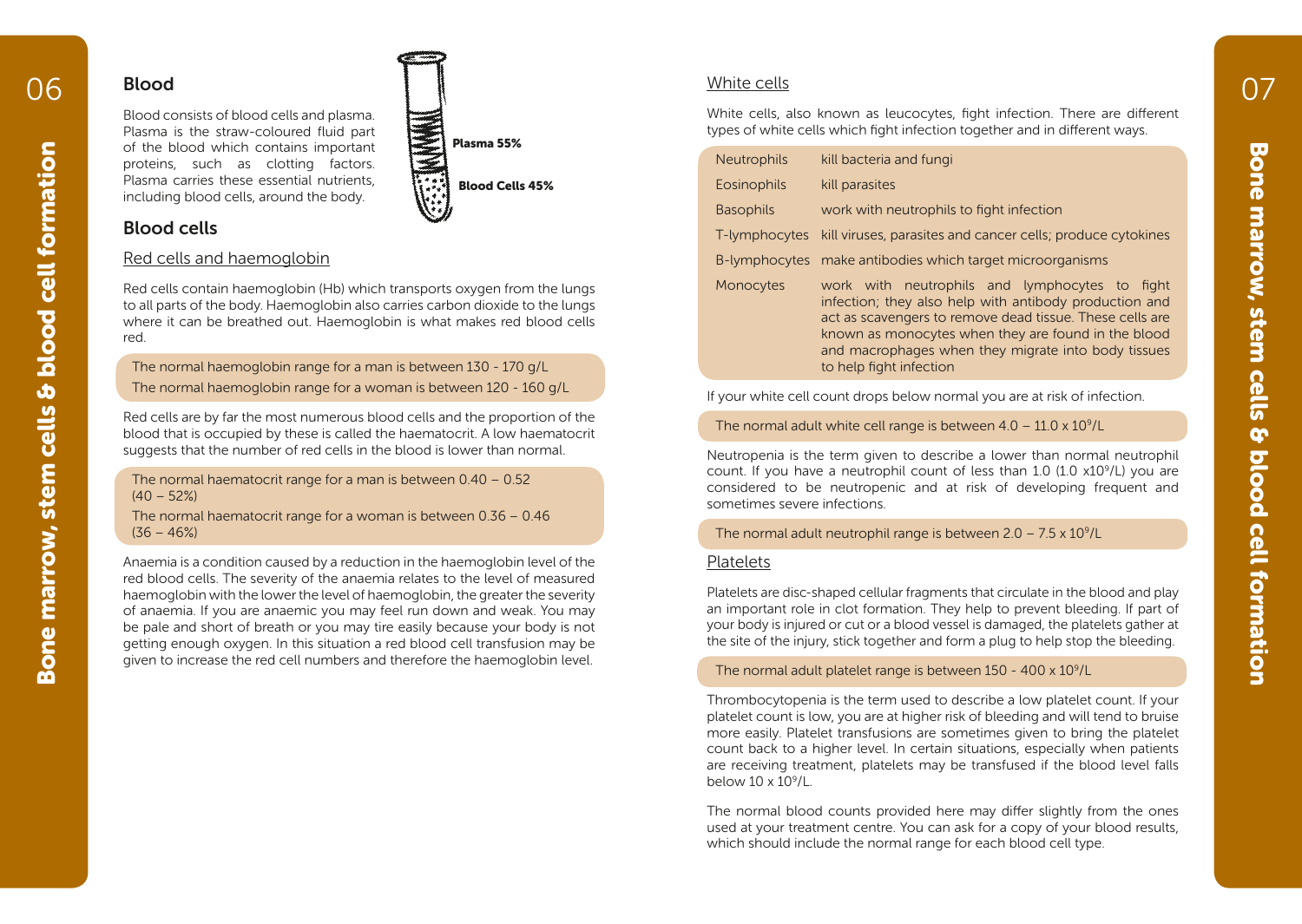#### Growth factors and cytokines

All normal blood cells have a limited survival in the circulation and need to be replaced on a continual basis. This means that the bone marrow remains active throughout your life. Natural chemicals in your blood called growth factors or cytokines control the process of blood cell formation. Different growth factors stimulate the blood stem cells in the bone marrow to produce different types of blood cells.

Many growth factors can be made in the laboratory (synthesised) and are available for use in people with blood disorders. For example, granulocytecolony stimulating factor (G-CSF) stimulates the production of white cells called neutrophils, while erythropoietin (EPO) stimulates the production of red cells and thrombopoietin (TPO) stimulates the production of platelets. See page 24 for more about growth factors.

### What is MDS?

Myelodysplastic syndromes (MDS) are a group of diseases which all affect, to a greater or lesser extent, the production of normal blood cells in the bone marrow. MDS is also sometimes referred to as myelodysplasia.

In MDS, abnormal bone marrow stem cells produce abnormal blood cells which do not grow properly. The blood cells that do grow may be abnormal in appearance (dysplastic) and unable to function properly. The release of these abnormal cells from the bone marrow into the blood stream is also defective. This results in lower numbers of normal functioning red blood cells, white blood cells and platelets being produced. This means that people with MDS often have a very active bone marrow but a low number of circulating blood cells. Without enough red blood cells, white blood cells and platelets you can become fatigued, more susceptible to infections, and can bleed and bruise more easily.

In approximately 15 per cent of cases, people with MDS have very low numbers of cells in their bone marrow. This is referred to as hypoplastic MDS.

There are different types of MDS and the disease can vary in its severity and the degree to which normal blood cell production is affected. People with mild disease are often found to have only anaemia, or they might have low numbers of white cells and/or platelets. In many cases they have few, if any, troubling symptoms from their disorder. In more severe cases, the lack of circulating blood cells is more pronounced, causing more symptoms.

In some cases of MDS, the number of abnormal bone marrow stem cells (called blasts) is increased. Patients with an increased number of blasts in the bone marrow are at risk of progression to acute myeloid leukaemia (AML).

### How common is MDS and who gets it?

It's difficult to be sure of the exact number of people who have MDS. This is because in many cases the disease develops slowly and people don't have any symptoms for a long time. In these cases MDS may go undetected for several years, or it may be picked up incidentally during a routine blood test. MDS is not contagious; you cannot 'catch' MDS by being in contact with someone who has the disease and it is not inherited or passed on within families.

Over 85 per cent of cases occur in people over the age of 60 years with males more affected than females, however MDS can occur at any age, including very occasionally in children.

### What causes MDS?

Defects arise in the bone marrow stem cells which result in MDS. Why these happen in a particular person at a particular time is difficult to understand, although the effects of ageing on cell growth appear to play a major role. There are also some recognised factors which may put some people at a higher risk of developing MDS. These are called risk factors or predisposing factors and they are described below.

MDS occurs as a result of mutations (or changes) in one or more of the genes that control blood cell development. This change results in the abnormal growth or survival of blood stem cells. The mutations are preserved when the affected stem cell divides, producing a 'clone'; that is a group of identical cells all with the same defect. This is why MDS can be described as a clonal blood stem cell disorder.

Mutations in dividing cells occur all the time and cells have clever ways of correcting these mutations. However the longer we live, the more chance we have of acquiring mutations that manage to escape these safeguards. That is why MDS, like most leukaemias and other cancers, becomes more common as we get older. This naturally occurring or spontaneously arising MDS is referred to as primary MDS. Any process which damages genes and leads to mutations may have a role in the development of MDS. Some known risk factors include:

**Ageing:** As mentioned above, ageing appears to be the most important risk factor for MDS because the risk of developing mutations increases with age.

**Chemicals:** Exposure to high levels of some environmental chemicals. especially benzene and petroleum products, is associated with the development of MDS.

**Cigarette smoking:** Exposure to the many chemicals in tobacco smoke (which include benzene produced by burning the tobacco) may increase the risk of developing MDS.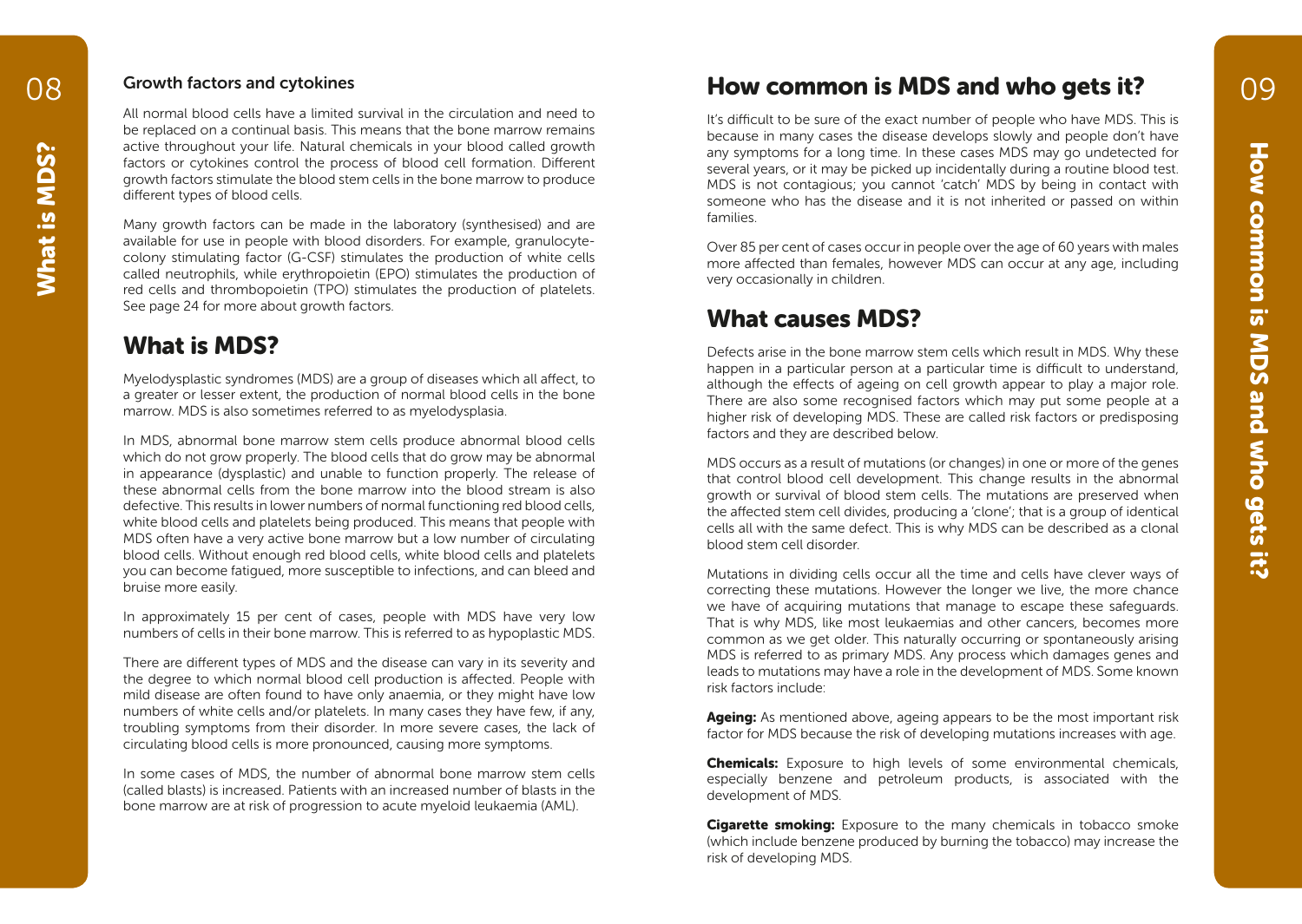**Chemotherapy:** People previously treated for cancer or other conditions with certain cytotoxic chemotherapy drugs are at an increased risk of developing what is called secondary or treatment-related MDS. This accounts for less than 10 per cent of all cases of MDS. Secondary MDS is often associated with different mutations than those that occur in spontaneous MDS, and has a less favourable prognosis. The time between exposure to the drugs and development of MDS may be over 10 years.

**Radiation:** Previous radiotherapy, or accidental exposure to high levels of environmental gamma radiation, is associated with an increased risk of MDS, which in some cases may not be apparent for up to 40 years.

Rare hereditary or congenital causes: People with certain congenital disorders such as Bloom syndrome, Down syndrome, Fanconi anaemia and neurofibromatosis have unstable genes and are more at risk of developing mutations that cause MDS or cancer.

### What are the symptoms of MDS?

Many people in the early stages have no symptoms at all and their MDS is picked up incidentally during a routine blood test. In other cases people go to see their general practitioner (GP) because of troubling symptoms. The types of symptoms that people experience depend on how severe their disease is and the type of blood cell which is most affected.

The most common symptoms are caused by:

- 1. Lack of red cells, or anaemia. This can lead to:
	- Persistent tiredness and fatigue
	- Weakness
	- Shortness of breath with minimal exercise
	- Looking pale
	- Dizziness
	- Angina in patients with heart disease
- 2. Abnormal white cell function, usually with low white cell counts. This can lead to:
	- Recurring infections, especially chest infections
	- Fevers
	- Sore mouth due to mouth ulcers
- 3. Abnormal platelet function, often with low platelet counts. This can lead to:
	- Easy bruising (purpura)
	- Petechiae a rash of small red dots, often seen on the lower limbs often seen initially due to bleeds from small blood vessels (capillaries) within the skin
	- Tendency to bleeding from the nose and gums

Many people with MDS have a combination of symptoms. This is because the production of all of the blood cell types may be affected by the disease.

### Which doctor?

If your GP suspects that you might have MDS that requires treatment, you will be referred on to another specialist doctor called a haematologist for further tests and treatment. A haematologist specialises in the care of people with diseases of the blood, bone marrow and immune system.

For people with MDS not needing treatment, it is common to remain under the care of your GP, with regular blood tests as required.

### How is MDS diagnosed?

MDS is diagnosed by examining samples of your blood and bone marrow. This includes:

### Full blood count

The first step in diagnosing MDS is a simple blood test called a full blood count (FBC) or complete blood count (CBC). A sample of blood is drawn from a vein in your arm, sent to the laboratory where the blood cells are counted, and a blood film is examined under the microscope.

The number of red cells, white cells and platelets, and their size and shape, is noted as these can all be abnormal in MDS. Other blood tests will be done to rule out other causes of low blood counts, for example; low iron, folate and vitamin B12 levels, certain viral infections, and abnormal kidney function.

### Bone marrow biopsy or examination

A bone marrow biopsy involves taking a sample of bone marrow, usually from the back of the pelvis (hip bone) or rarely from the sternum (breast bone). This is then sent to the laboratory for examination under the microscope, to check if there are any abnormal cells present and to see how well the bone marrow is functioning.

The bone marrow examination may be done in the hospital or outpatient clinic with a local anaesthetic or, in selected cases, under sedation. The local anaesthetic is given as an injection under the skin. The injection takes a minute or two, and you should feel only a mild stinging sensation.

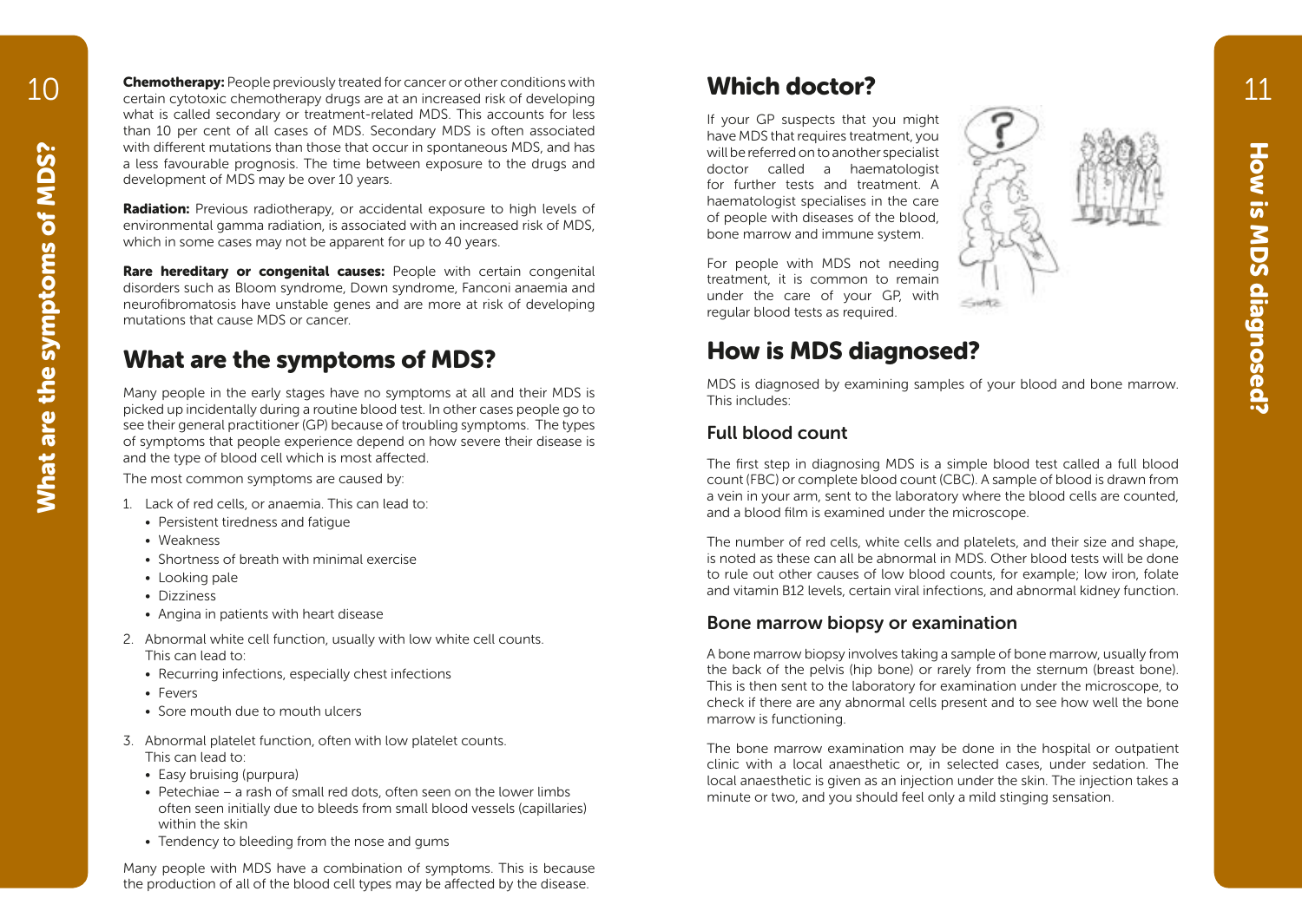After allowing time for the local anaesthetic to work, a thin needle is inserted through the skin and the outer layer of bone into the bone marrow cavity. A syringe is attached to the end of the needle and a small sample of bone marrow fluid is sucked out - this is called a 'bone marrow aspirate'.

Then a slightly wider needle is used to obtain a thin core of bone marrow to provide information about the structure of the bone marrow and bone - this is known as a 'bone marrow trephine'.

If a sedative is used you might feel drowsy afterwards, and you will be asked to take a family member or friend along who can take you home. A small dressing or plaster over the biopsy site can be removed the next day.

There may be some mild bruising, or discomfort which usually is managed effectively by paracetamol. More serious complications such as bleeding or infection are rare.

#### Special tests

Special laboratory tests may be undertaken using blood or bone marrow biopsy samples.

#### Cytogenetic ('cy-to-gen-etic') tests

Chromosomes are the organised structures of DNA inside our cells. A single piece of DNA contains many genes, which are our body's blueprint for life. Cells which have certain types of changes or mutations in their genetic makeup can be detected by cytogenetic testing. The two main types of tests are chromosome analysis, which examines chromosomes under a microscope, and FISH (florescent in-situ hybridisation), which 'paints' the commonly abnormal genes with fluorescent dyes.

Certain cytogenetic mutations, such as missing, extra or abnormal chromosomes help to confirm the sub-type of myelodysplastic syndrome you have, the likely prognosis of your disease and the best way to treat it. Note: these mutations develop as your cells age, so this type of chromosomal change is only found in the cancerous cells and is not inherited (i.e. it is not passed down from parent to child).

#### Immunophenotyping ('im-u-no-feen-o-typing')

Immunophenotyping, or flow cytometry, is a laboratory technique used to distinguish MDS from other similar diseases, such as leukaemia. This technology uses fluorescent probes to label markers, called antigens, found on the surface of cells. Specific combinations of antigens may be found on the abnormal cells of MDS, and this can help to confirm the diagnosis.

Antigens are commonly referred to as 'clusters of differentiation' or CD antigens followed by a number (e.g. CD34, CD16).

#### Other tests

Once a diagnosis of myelodysplastic syndrome is made, other tests may be used to assess your general health, particularly if treatment is being considered. They may include:

- chest x-ray
- electrocardiogram (ECG)
- additional blood tests such as liver and renal function tests, serum iron studies
- An echocardiogram (cardiac ultrasound), or a nuclear cardiac scan

Waiting for results can be a very distressing time for you and your family. It may help to talk about your feelings with someone you are close to or feel comfortable with.

### Types of MDS

The current (2008) World Health Organisation's (WHO) classification system recognises several major subtypes of MDS (see below). These subtypes are distinguished from each other by the degree to which normal blood cell production is affected, the number of blast cells present and the likelihood of transformation to acute myeloid leukaemia.

Knowing the exact type of MDS you have may help your doctor to recommend the best course of treatment for you.

#### Major subtypes of MDS (based on the WHO classification)

Refractory cytopenias with unilineage dysplasia (RCUD) - For example: refractory anaemia (RA). In this type of MDS, one blood cell type (red blood cells, neutrophils or platelets) is most affected, causing anaemia or neutropenia or thrombocytopenia. The bone marrow contains fewer than 5% abnormal bone marrow stem cell (blast) cells and there are none found in the circulating blood. This type of MDS is less likely to transform to leukaemia and treatment is regular observation, growth factor support or blood transfusion only.

Myelodysplastic syndrome associated with isolated del (5q) chromosome - Red blood cells are affected, causing anaemia. There are usually fewer than 5% blast cells in the bone marrow and none in the circulating blood. The developing blood cells in the bone marrow display the unique chromosome abnormality del (5q). This is an example of a chromosome abnormality associated with a good prognosis.

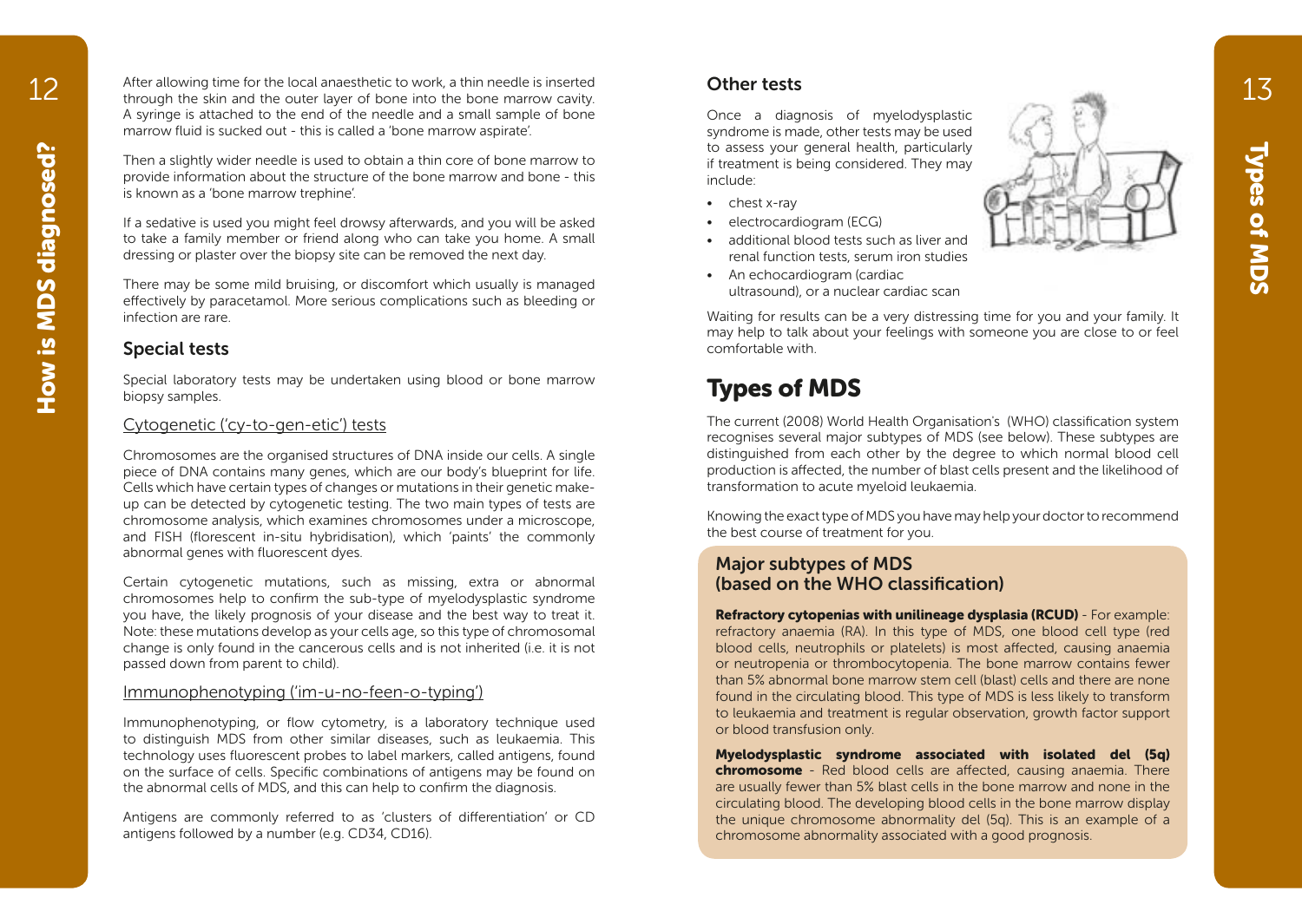Refractory anaemia with ringed sideroblasts (RARS) - Similar to refractory cytopenia with unilineage dysplasia (anaemia), but in this case the red blood cells are unable to process the iron that normally goes into making haemoglobin, the oxygen carrying component of the red cell. Instead the iron granules are deposited in a way that forms a ring around the nucleus of a developing red blood cell. These are called 'ringed sideroblasts', and can be seen under the microscope.

Refractory cytopenia with multilineage dysplasia (RCMD) - Two or more blood cell types are usually affected here, but again the bone marrow contains fewer than 5% blast cells and there are usually none found in the circulating blood.

Refractory anaemia with excess blasts 1 (RAEB-1) - One or more blood cell types are affected. The bone marrow contains between 5% and 9% blast cells and there are only a small number of blast cells (fewer than 5%) found in the circulating blood.

Refractory anaemia with excess blasts 2 (RAEB-2) - One or more blood cell types are affected, but this time the bone marrow contains between 10% and 19% blast cells and there may be between 5% and 19% blasts in the circulating blood. The number of red cells, white cells and platelets in the circulating blood is reduced and there is a greater likelihood of transforming to acute myeloid leukaemia.

#### Myelodysplastic/myeloproliferative neoplasms/disorders (MDS/MPD)

- These are a group of diseases that have characteristics of both myelodysplastic syndromes (abnormal bone marrow cells producing too few blood cells) and myeloproliferative disorders (abnormal bone marrow cells producing too many blood cells). These include chronic myelomonocytic leukaemia (CMML), juvenile myelomonocytic leukaemia (JMML), atypical chronic myeloid leukaemia (aCML) and myelodysplastic/ myeloproliferative diseases unclassifiable (MDS/MPD-U).

Chronic myelomonocytic leukaemia (CMML) is an example of MDS with higher than normal white cell counts in the blood, mainly abnormal monocytes. If treatment is necessary, chemotherapy drugs may be given orally, or sometimes by injection, to control the level of the white cell count.

Myelodysplasia (unclassifiable) - Sometimes myelodysplastic syndromes do not fit exactly into any of the above categories.

### Prognosis

A prognosis is an estimate of the likely course of a disease and the chances of controlling it for a given time. Your doctor is the best person to give you a likely prognosis regarding your MDS.

If you have MDS your overall prognosis depends on many factors. Scoring systems such as the International Prognostic Scoring System (IPSS) and WHO classification-based Prognostic Scoring System (WPSS) have been developed to provide an estimate of how your disease might progress.

In some people, MDS remains stable for many years causing few symptoms. Unfortunately for others, it can progress rapidly, transforming into leukaemia. Signs that the disease is progressing include more frequent infections, spontaneous skin bruises and other bleeds (usually gums and nose), regular fevers and sweats and the need for more frequent blood transfusions.

#### International Prognostic Scoring System (IPSS)

The prognosis of your MDS can be estimated using the International Prognostic Scoring System (IPSS) or the revised IPSS (IPSS-R). These systems are used to help predict the risk of your disease transforming to acute myeloid leukaemia and your future outlook, once you have been diagnosed with MDS.

Using these systems, different factors including your blood cell counts at diagnosis, the percentage of blast cells seen in your bone marrow and the types of chromosomal abnormalities detected are given individual scores, which are then combined to give an overall risk group.

The IPSS has four risk categories and the IPSS-R has five risk categories. Those in lower risk categories are less likely to transform to leukaemia and they are expected to live longer. Those in higher risk categories are at greater risk of developing leukaemia and are generally expected to have a shorter survival time.

#### WHO classification-based Prognostic Scoring System (WPSS)

The WHO classification-based Prognostic Scoring System (WPSS) provides a scoring system that can be used at any time during the course of your MDS, which reflects changes in your condition. This system is based on the WHO classification, karyotype, and frequency of blood product transfusion, as survival time is shorter in patients who require regular blood transfusions versus those who do not.

The WPSS has five risk categories from very low to very high. People change categories over the course of the disease as it progresses. This can aid in making treatment decisions, particularly in patients with lower-risk MDS, whose condition may be stable for many years.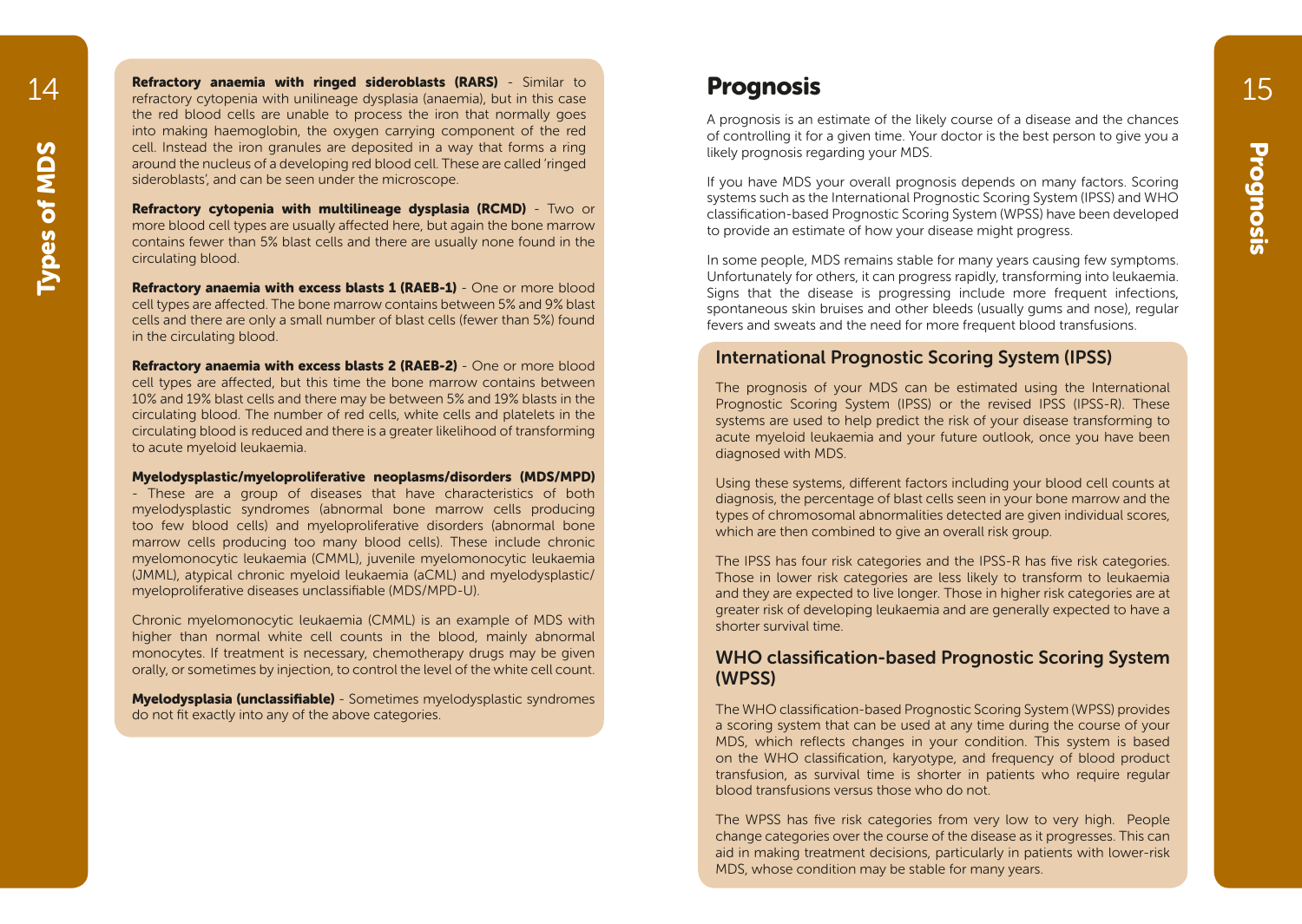How is treatment decided?

How is treatment decided?

16 How is treatment decided?

The type of treatment you will receive depends on a number of factors. These include the type of disease you have, your age, your general health, the condition of your marrow and whether you would benefit from treatment at this time. Your haematologist will discuss with you the best option for your particular situation.

Information gathered from thousands of other people around the world who have had the same disease helps to guide the doctor in recommending the best treatment for you.

Remember that no two people are the same. In helping you to make the best treatment decision, your doctor will consider all the information available including the details of your particular situation.

#### Informed consent

Giving your informed consent means that you understand and accept the risks and benefits of a proposed procedure or treatment; thus you know that you have adequate information to make such a decision.

Your informed consent is also required if you agree to take part in a clinical trial, or if information is being collected about you or some aspect of your care (data collection).

If you have any doubts or questions regarding any proposed procedure or treatment, please do not hesitate to talk to your doctor or specialist nurse again.

#### Standard therapy

Standard therapy refers to a type of treatment which is commonly used in particular types and stages of disease. It has been tried and tested (in clinical trials) and has proven to be safe and effective in a given situation.

#### Clinical trials

Your specialist doctor may ask you to consider taking part in a clinical trial (also called a research study). Clinical trials test new treatments, or existing treatments given in new ways to see if they work better. Clinical trials are important because they provide vital information about how to improve treatment by achieving better results with fewer side effects.

Participation in a trial may also involve giving additional blood or bone marrow samples in order to contribute to a better understanding of the disease. Clinical trials often give people access to new therapies not yet publically funded.

Taking part in a clinical trial is entirely voluntary and you are under no obligation to participate. If you are considering taking part in a clinical trial, make sure that you understand the reasons for the trial and what it involves for you. You should take time to consider all the implications of a trial and discuss this thoroughly with your specialist doctor and other support people before giving your informed consent. Your specialist doctor can guide you in making the best decision for you.

There is a separate booklet called 'Clinical Trials' available from Leukaemia & Blood Cancer New Zealand.

### Making treatment decisions

Many people feel overwhelmed at the prospect of having treatment. Having to make decisions about proceeding with recommended treatments can be very stressful. Some people do not feel that they have enough information to make such decisions while others may be overwhelmed by the amount of information they are given, or that they are being rushed into making a decision. It is important that you feel you have enough information about your illness and all of the treatment options available, so that you can make your own decisions about which treatment to have.



Before going to see your doctor make a list of the questions you want to ask. Sometimes it is hard to remember everything the doctor has said. It helps to bring a family member or a friend along who can write down the answers to your questions, prompt you to ask others, be an extra set of ears or simply be there to support you.

### The best option for you

It is important to remember that everyone is different. For some, aggressive treatment is not considered the best way to treat their disease. Other approaches, such as regular monitoring or supportive care alone, may offer some people just as good or an even better quality of life.

The Haematology Patient Diary, available from Leukaemia & Blood Cancer New Zealand, may be useful for recording details of treatment and making notes from clinic appointments.

#### Interpreting services

New Zealand's Health and Disability Code states that everyone has the right to have an interpreter present during a medical consultation. Family or friends may assist if you and your doctor do not speak the same language, but you can also ask your doctor to provide a trained interpreter if using a family member is not appropriate.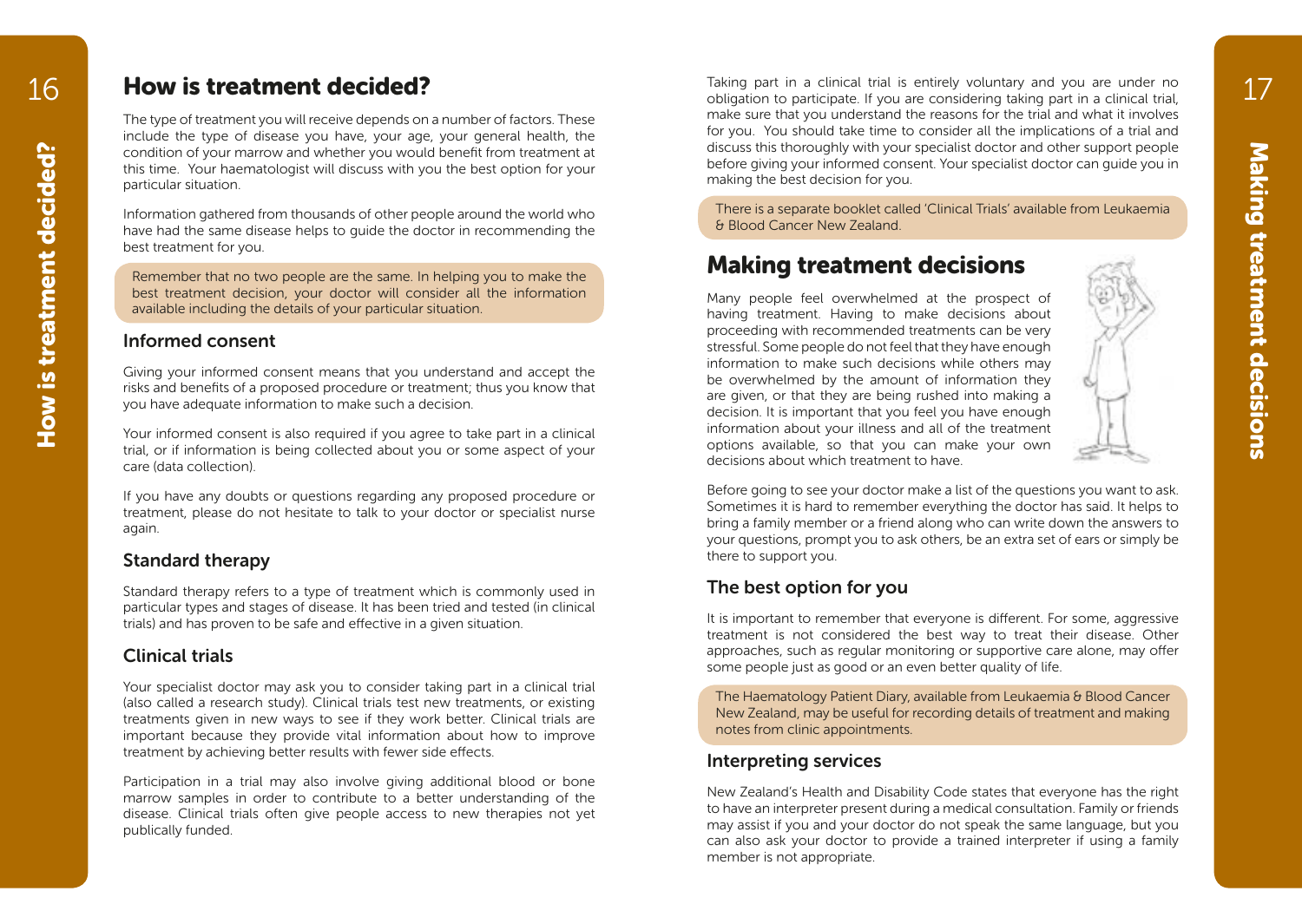### Treatment for MDS

The aim of treatment for most people with MDS is to alleviate symptoms of the condition and improve quality of life. Treatment for MDS may involve the use of the following:

- Regular monitoring
- Supportive care
- Chemotherapy
- Stem cell transplantation
- Treatment with drugs not yet available for general use (e.g. clinical trials)

#### Regular monitoring

Many people, particularly in the early stage of disease remain very well, living a relatively normal life for a long time without any treatment. At this stage the bone marrow is relatively healthy, and your doctor may simply recommend regular check-ups and blood testing to monitor your health. This monitoring may be under the care of your GP.

#### Supportive care

Supportive care is the mainstay of treatment for the majority of people with MDS. This involves making every effort to improve your quality of life by relieving symptoms you might have and by preventing and treating complications that arise from your disease or treatment.

Blood transfusions, antibiotics and, in some cases, the use of growth factors to promote the production of blood cells in your bone marrow, are all important elements of medical supportive care. See Page 21 for more details.

### **Chemotherapy**

Chemotherapy literally means therapy with chemicals. Many chemotherapy drugs are also called cytotoxics (cell toxic) because they kill cells; especially those that multiply quickly like the abnormal bone marrow stem cells (blasts) in MDS.

In general, chemotherapy is only used in MDS in situations when there is a need to control a rising white cell count, or if the MDS is transforming or has already transformed into acute leukaemia. Chemotherapy is also given to treat a subtype of MDS called chronic myelomonocytic leukaemia (CMML), which is characterised by a higher than normal white cell count in the blood and may be associated with an enlarged spleen.

The aim of chemotherapy is to reduce the number of blast cells in your bone marrow and by doing so, allowing the remaining normal stem cells to make normal red blood cells, white blood cells and platelets. Your blood counts and general health are monitored more frequently while you are receiving chemotherapy.

Chemotherapy may be administered in three different situations in MDS.

#### 1. Low-dose oral chemotherapy for CMML

Low doses of oral chemotherapy (chemotherapy that is taken by mouth) can be very effective at controlling a high white cell count. Hydroxyurea is an example of an oral chemotherapy drug used in the treatment of a CMML. Hydroxyurea can be taken in capsule form. It is usually very well tolerated and does not cause nausea (feeling sick) or hair loss, although it may cause dry skin.

The dose of the chemotherapy drug can be adjusted to the response of the white cells and also the response of other blood cells such as red cells and platelets. For example, sometimes a balance has to be made between the effect on lowering the white count and the increase in anaemia and lower platelet count caused by the drug.

#### 2. Low-dose chemotherapy for high-risk MDS/acute myeloid leukaemia (AML)

Low doses of oral, subcutaneous (beneath the skin) or intravenous chemotherapy can be used to control a rising blast count in the peripheral blood. This is often seen when MDS is transforming to acute leukaemia. In this case chemotherapy is often given in combination with regular blood and platelet transfusions.

The aim of this treatment is to control the leukaemia while avoiding severe side effects from chemotherapy. It is hoped that this will enable you to have a reasonable quality of life and to continuing living at home, although visits to the chemotherapy day centre or clinic may be necessary two or three times a week.

Some patients who receive low-dose chemotherapy have good responses to treatment without the toxicity seen with standard chemotherapy. Unfortunately, although it can prolong life, low-dose chemotherapy cannot cure MDS or acute myeloid leukaemia.

#### 3. Intensive chemotherapy for high-risk MDS/AML

People who have MDS that is transforming, or has transformed, into acute myeloid leukaemia, may benefit from intensive anti-leukaemia chemotherapy if they are fit enough. Not everyone is suitable for this form of treatment, especially if they are elderly or frail. Unfortunately, even if a complete remission is achieved, most patients will relapse and the leukaemia will reappear, usually within a year. The decision to have this type of treatment needs to be discussed by you and your family in detail with your haematologist.

This treatment is given in hospital and the side effects can be more severe. If you are having chemotherapy your doctor and nurse will tell you about the side effects you might experience and how they can be best managed.

There is a separate booklet called 'Acute Myeloid Leukaemia – a guide for patients, families and whānau' available from Leukaemia & Blood Cancer New Zealand.

19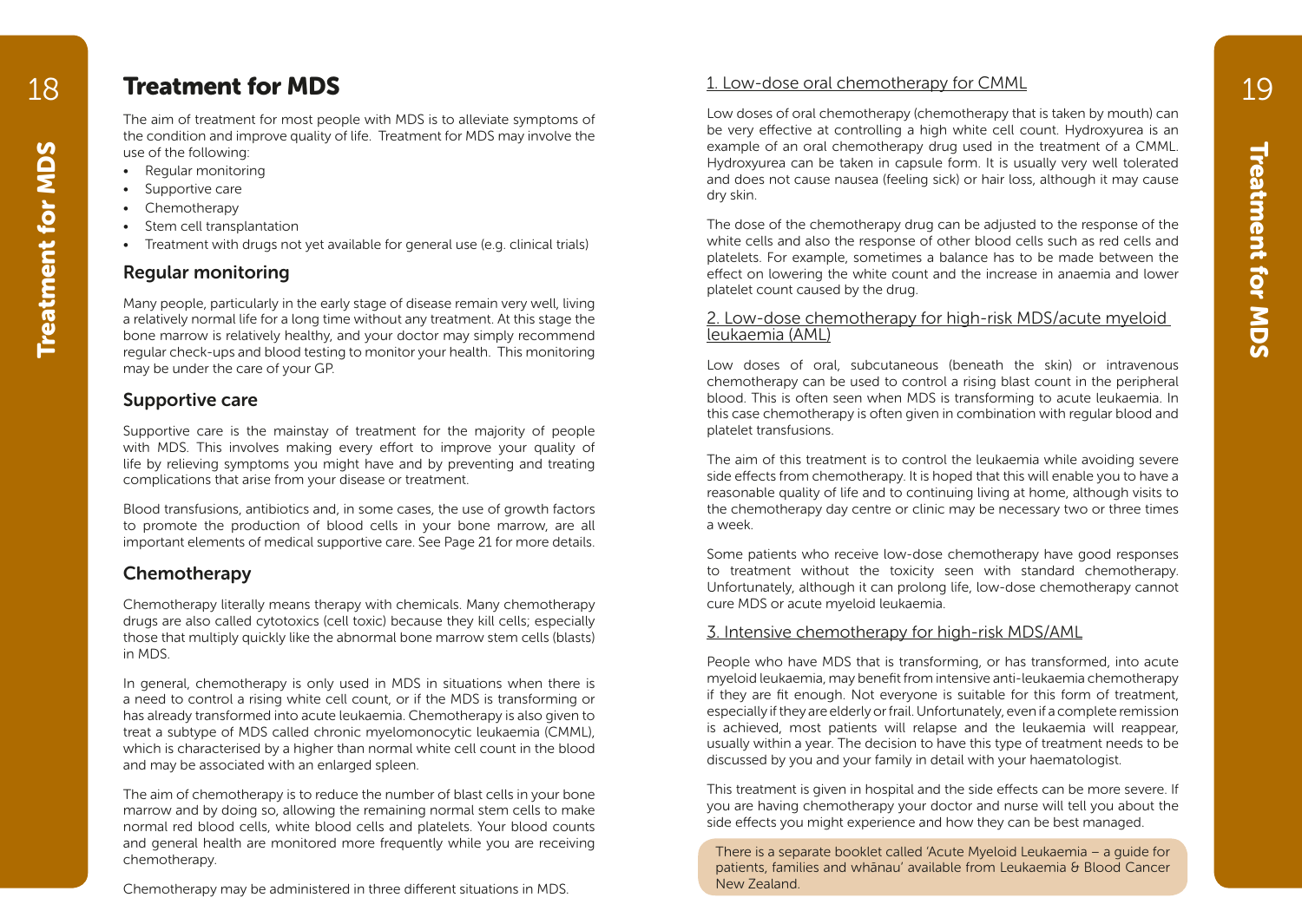#### Potential side effects of chemotherapy

- feeling sick nausea and vomiting
- feeling tired and weak
- hair loss and thinning
- mouth problems
- diarrhoea or constipation
- skin problems
- drop in blood counts
- fertility problems

#### Stem cell transplant

Supportive care Treatment (Supportive care Treatment for Contribution of the Contribution of the Contribution of the Contribution of the Contribution of the Contribution of the Contribution of the Contribution of the Contr A stem cell transplant (also called a bone marrow transplant) using a suitably matched donor, is the only potential cure for MDS. This treatment carries significant risks however and is only suitable for a very small minority (<5%) of younger patients with MDS (usually under 65 years of age).

A stem cell transplant involves giving chemotherapy, sometimes in combination with radiotherapy, in an attempt to completely destroy the abnormal stem cells in your bone marrow. These cells are then replaced with healthy stem cells that have been donated, usually from a brother or sister who has the same tissue type as yours. This is called an allogeneic (donor) stem cell transplant. In some cases the donor is not a family member, but has a similarly matched tissue type. This type of transplant is called a matched unrelated donor transplant (MUD).

Because most patients with MDS are older, the stem cell transplants performed are often given using less intensive doses of chemotherapy than would be used in young adults. The theory is that moderate doses of chemotherapy will destroy enough abnormal stem cells in the bone marrow and suppress the patient's immune system enough for it to accept the new, donated stem cells. This is called a reduced intensity conditioning (RIC) stem cell transplant.

There is a separate booklet called 'Allogeneic Stem Cell Transplants – a guide for patients, families and whānau' available from Leukaemia & Blood Cancer New Zealand that provides more details of this type of treatment.

#### New and experimental drug therapies

There are several new approaches being developed for the treatment of MDS. These include new chemotherapy drugs, biological modifiers and immunomodulatory drugs which harness the power of the immune system to help fight disease. Side effects vary according to the type of drug used.

Some examples of newer treatments for MDS are listed below. These drugs are not freely available in New Zealand, but may be given as treatment in a clinical trial. Your haematologist will be able to discuss with you all of the available treatment options suitable for you.

### 20 **21** Potential side effects of chemotherapy **1998 CO New and experimental drugs for MDS** 21

#### DNA hypomethylating agents (inhibit abnormal gene activity)

- Azacitidine
- Decitabine

#### Immunomodulator and phosphatase inhibitor

• Lenalidomide (particularly for MDS with del 5q-)

#### Histone deacetylase inhibitors (inhibit abnormal gene activity)

• Valproic acid

#### Kinase inhibitors (inhibit abnormal cell growth signals)

- Sorafenib
- Rigosertib
- AC220, CEP-701 (inhibitors of FLT3)

### Supportive care

Supportive care plays an important role in the treatment of people with MDS. This involves making every effort to improve your quality of life, by relieving symptoms and by preventing and treating complications that arise from your disease or treatment.

Blood transfusions, antibiotics, intravenous fluids and similar treatments, are examples of medical supportive care. Non-medical supportive care may involve complementary therapies, nutrition support, exercise, counselling and similar services. Many aspects of supportive care are things that you can do yourself.

Inform your haematologist if any surgery or treatment is planned by another practitioner, as advice may be required from your haematologist as to the best supportive treatment, such as transfusions, blood tests or other monitoring, to ensure that your treatment happens successfully without problems due to your disease, current or previous treatment.

#### Infection precautions

Infections are common in MDS patients with low numbers of functioning white blood cells or in others after chemotherapy. While infections can occur anywhere in the body; common sites include the upper and lower respiratory infections (chest infections), urinary tract (kidney infections) and skin. While most infections are caused by bacteria and viruses; fungal and opportunistic infections (infections caused by micro-organisms that are normally harmless in healthy people) are also seen. You may be prescribed preventive (prophylactic) antibiotics especially during and after particular types of treatment.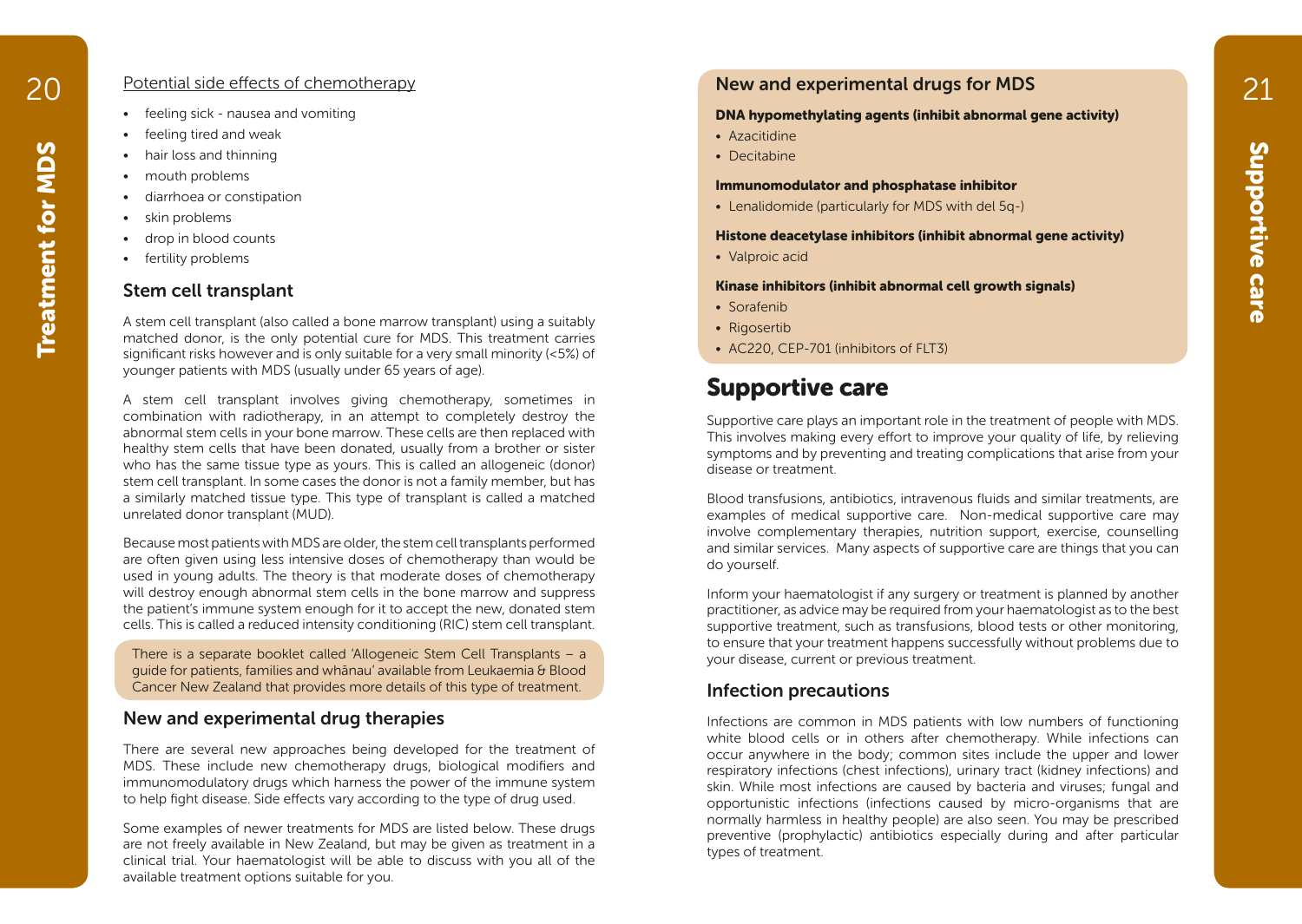#### Things to look out for

At any stage during your treatment it is important that you contact your doctor or the nursing team at the hospital for advice immediately (at any time of the day or night) if you have any problems, if you are feeling unwell or if you experience any of the following:

- a temperature of 38°C or more and/or an episode of uncontrolled shivering
- bleeding or bruising, for example blood in your urine, bowel motions, coughing up blood, bleeding gums or a persistent nose bleed
- nausea or vomiting that prevents you from eating or drinking or taking your normal medications
- diarrhoea, stomach cramps or constipation
- persistent coughing or shortness of breath
- the presence of a new rash, reddening of the skin, itching
- a persistent headache
- a new severe pain or persistent unexplained soreness anywhere
- if you cut or otherwise injure yourself causing excessive bleeding
- if you think you might have had contact with someone with a contagious illness, for example chicken pox, measles, shingles or someone who has had a live vaccine like polio

Don't feel that you are bothering busy people at the hospital. It is in your interest that you stay as well as possible, and presenting earlier may avoid the need to be admitted to hospital. It is very important to deal with any problems that might arise as soon as possible. The sooner they are treated the sooner you will recover.

#### Prevention of infection

It is important that you use your common sense when it comes to the prevention of infection. Ask your doctor if you have any questions about this issue. For example, you may wish to go overseas or attend an event or gathering where you think you might be putting yourself at some risk. Your doctor will be able to advise you on the best ways of protecting yourself while living a relatively normal life during this time.

You are at most risk of infection if neutropenic, however, simple precautions to reduce your risk of infection include:

- regular hand washing
- regular mouth care
- avoiding close contact with people with suspected colds, flu and other viruses
- avoiding people who have been in contact with children with chicken pox or measles or other viruses, or children who have had a live vaccine such as polio
- using gloves and face mask when in contact with garden soil, potting mix, compost and grass clippings
- 22 19 Inings to look out for the state of the state of the state of the state of the state of the state of the state of the state of the state of the state of the state of the state of the state of the state of the state o
	- Only eating food that has been properly cooked and stored

#### Treatment of infection

In spite of all these precautions, infections can happen. Infections can be serious and need to be treated with antibiotics as soon as possible.

Support a temperature of 38°C or more any of the following:<br>
Super support and produced in the collection of the following:<br>
Super preference any of the following:<br>
Super produced in the collection with a company of the fo It is important you do not use treatments to lower your high temperature (i.e. paracetamol) until you are reviewed by your doctor. This could mask an infection which could lead to serious life threatening complications. Do not take aspirin or ibuprofen in any form as this can increase the risk of bleeding if your platelets are low.

Sometimes it is not possible to find the cause of your infection. If you develop a temperature while your white cell count is very low you will be given intravenous antibiotics straightaway. This is to help prevent the spread of infection in the blood. You may also be offered paracetamol to help relieve the symptoms associated with an infection. If the source of the infection is found, the doctors might choose a different antibiotic, one that treats the infection more effectively. If your temperature has not returned to normal within a few days they might decide to use a different antibiotic again, or to add in an anti-fungal drug or an antiviral medication.

You may be feeling quite miserable and unwell if you are febrile. Measures will be taken to limit the infection and to make you as comfortable as possible until it subsides.

#### Blood and platelet transfusions

People with MDS often need platelet and red blood cell transfusions. If symptoms of anaemia are interfering with your normal daily activities, your doctor may recommend that you have a red blood cell transfusion. Platelet transfusions may be given to treat bleeding (for example a persistent nose bleed), or sometimes during chemotherapy to prevent bleeding.

You do not necessarily need to be admitted to hospital for a red blood cell or platelet transfusion, they are usually given in the clinic or outpatient department of the hospital. Transfusions are very safe and they do not usually cause any serious complications. Nevertheless you will be carefully monitored throughout the transfusion. If you feel hot, cold, and /or shivery or in any way unwell during a transfusion, alert your nurse, as this might indicate that you are having a reaction to the transfusion. Steps can be taken to minimise these effects and ensure that they do not happen again.

 All blood donors and donated blood are carefully screened to minimise the risk of harmful infections being passed on in a transfusion. Careful checks are made both in the blood bank and at the chair-side to ensure that the blood products you are receiving are compatible with your blood type.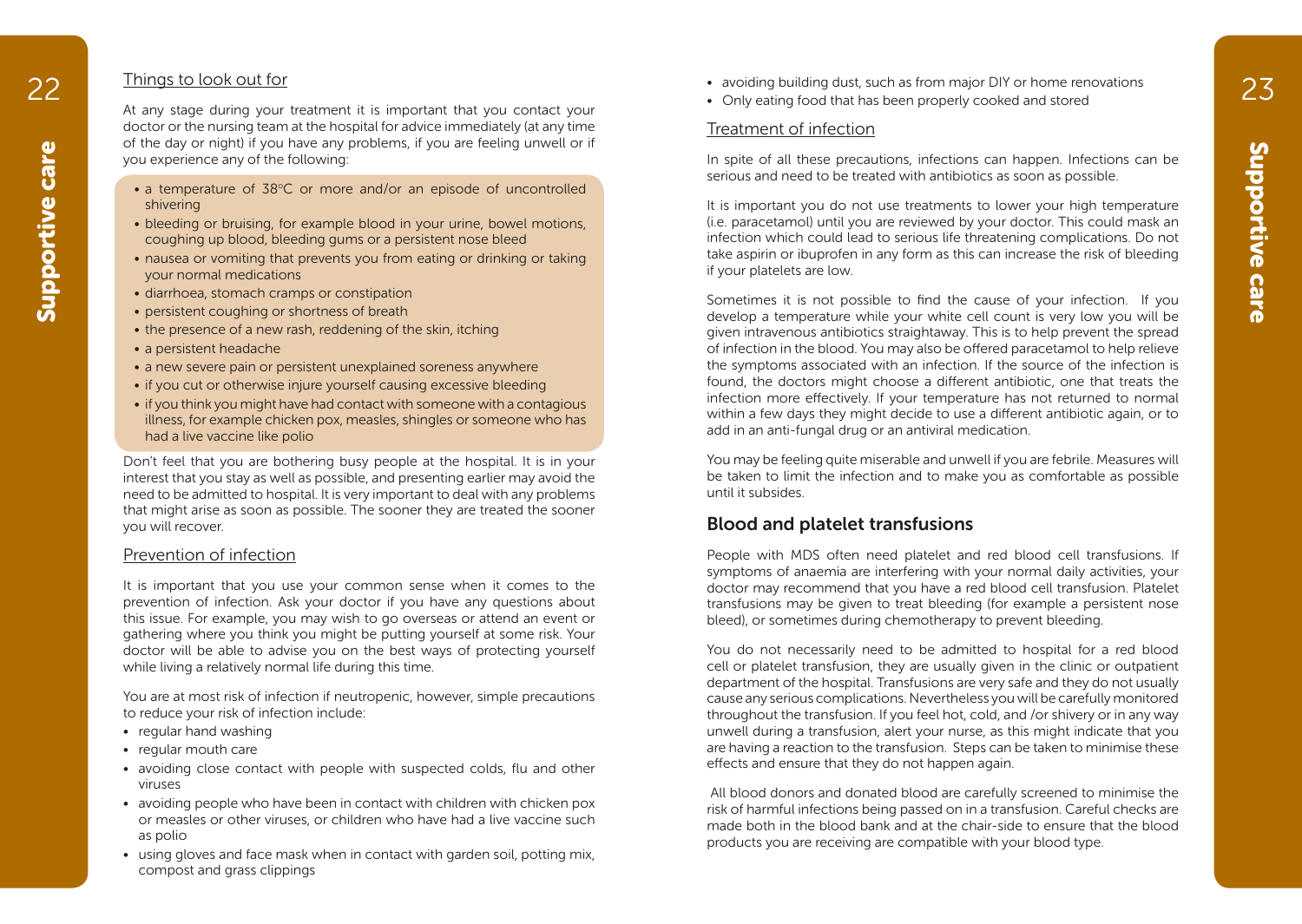#### Side effects of repeated transfusions

#### Risk of infection

All blood donors and each unit of blood are screened separately to help ensure that harmful viruses are not passed on in a transfusion.

#### Transfusion reactions

Careful checks are made both in the blood bank and at the chair-side to ensure that the transfusion you are receiving is compatible with your blood type. However, people can become sensitised to red cell (and platelet) transfusions over time and this can cause, in some cases, a minor transfusion reaction such as a fever or rash. These reactions are usually caused by a small number of white blood cells present in bags of donated red blood cells and platelets. More recently, these reactions have been dramatically reduced by the use of special filters which remove the white cells at the time of donation.

#### Fluid overload

Each bag of red blood cells adds nearly 400 ml of fluid to your circulation which puts an extra load on the heart. The body usually adjusts to this by producing more urine. Elderly people's heart and kidneys may have difficulty in coping with this relatively sudden increase which can make you feel a bit breathless. To prevent or to treat this, a diuretic medicine may be given to help you pass urine. The nurse will ensure that you are informed when this is necessary and that you have easy access to toilet facilities as the drug can be very effective and may start working within 15 minutes.

#### Iron overload

Over time, repeated red blood cell transfusions can lead to a build up of high levels of iron in the body. Your doctor will be able to tell if this is happening from a simple blood test. Clinical trials are in progress to see if removing excess body iron using a type of drug called a chelating agent will improve patient survival.

#### Growth factors

Growth factors are natural chemicals in your blood that stimulate the bone marrow to produce different types of blood cells. Some of them can be made in the laboratory and may be used as medicines to help manage your condition.

Erythropoietin (EPO) is an example of a growth factor which is used to stimulate the production of more red blood cells, and can in some cases reduce the need for frequent blood transfusions. Erythropoietin can cause blood pressure to rise and can increase the risk of blood clots (thrombosis). At this point in time, EPO is not publically funded in NZ for patients with MDS.

Granulocyte-colony stimulating factor (G-CSF) may be given to stimulate the bone marrow to produce more white cells, particularly neutrophils.

24 Side effects of repeated transfusions and the state of these white cells help fight bacterial and fungal infections in particular.

Thrombopoietin is a naturally-occurring growth factor that stimulates the production of platelets in the bone marrow. Medicines that mimic the action of thrombopoietin are being tested in MDS in clinical studies, and are not routinely available at present.

Growth factors are given as an injection under the skin (subcutaneous). They do not usually cause any major side effects but some people experience fevers, chills, headaches and some bone pain while using G-CSF. Your doctor may recommend that you take paracetamol to relieve any discomfort you may be feeling.

#### Complementary therapies

Complementary therapies are therapies that are not considered standard medical therapies. Many people find that they are helpful in coping with their treatment and recovery from disease. There are many different types of complementary therapies. These include yoga, exercise, meditation, prayer, acupuncture, relaxation and herbal and vitamin supplements.

You might consider learning some relaxation techniques such as meditation, yoga or breathing exercises that you can use if feeling anxious or nervous.

Complementary therapies should 'complement' or assist with recommended medical treatment. They are not recommended as an alternative to medical treatment. It is important to realise that no complementary or alternative treatment alone has proven to be effective against MDS.

It is also important to let your doctor or nurse know if you are using any complementary or alternative therapies in case they interfere with the effectiveness of chemotherapy or other treatments or medications you may be having.

#### Nutrition

A healthy and nutritious diet is important in helping your body to cope with MDS and treatment. Talk to your doctor or nurse if you have any questions about your diet or if you are considering making any radical changes to the way you eat. You may wish to see a nutritionist or dietician who can advise you on planning a balanced and nutritious diet. This is especially important if you are finding it difficult to eat and/or if you are losing weight.

If you are thinking about using herbs or vitamins it is very important to talk this over with your doctor first. Some of these substances can interfere with the effectiveness of chemotherapy or other treatments you are having.

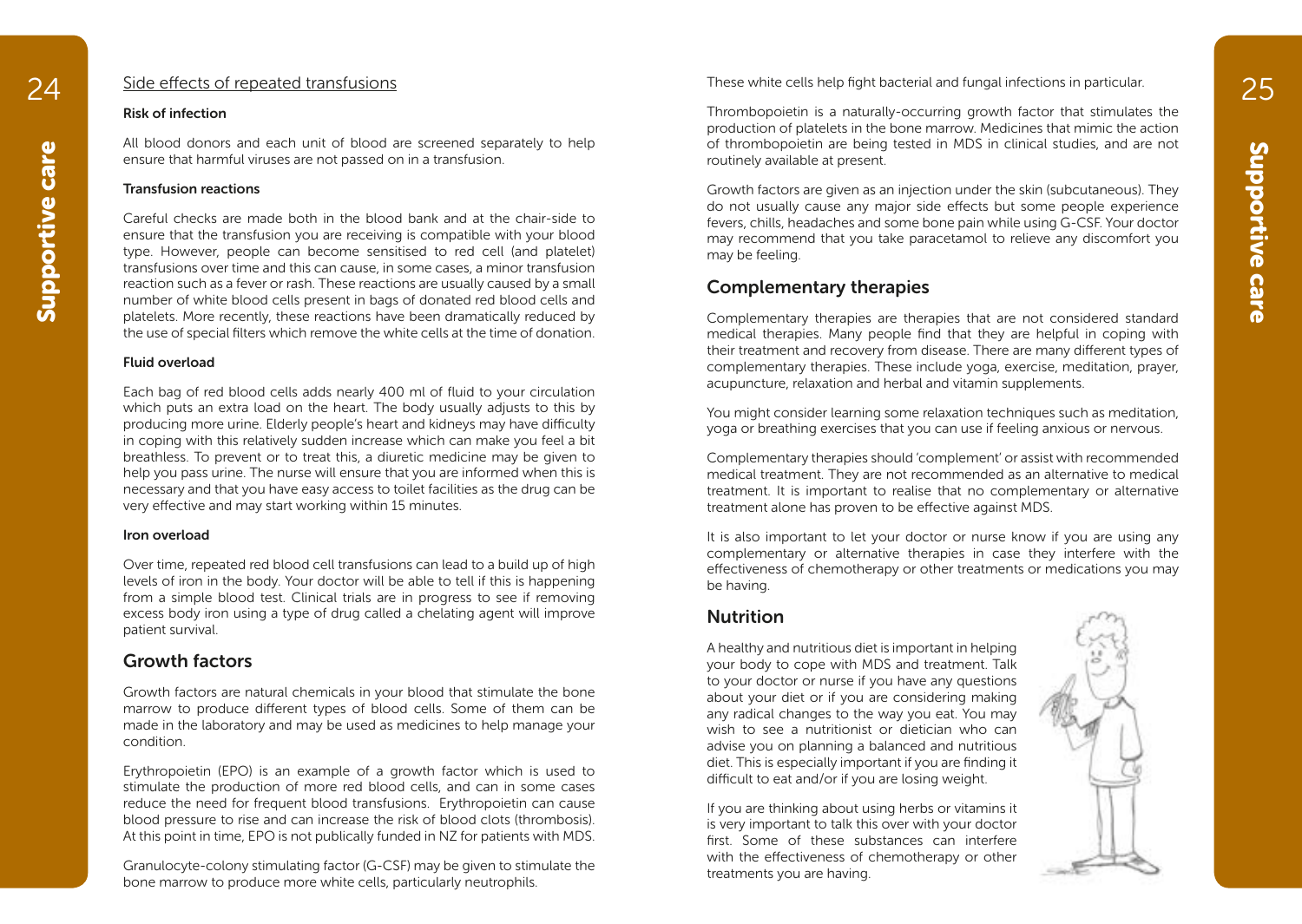#### Mouth care

Regular brushing of teeth and examinations by a dentist are important. Keeping your mouth clean, especially if it is sore, helps prevent infection, as does keeping your lips moist with a lip balm or chapstick to avoid cracking. It is important that you report any soreness in your mouth, bleeding gums or if an ulcer or a cold sore develops. Occasionally mouth pain or mouth ulcers may develop as a result of infection e.g. thrush (Candida albicans), cold sores (Herpes simplex). These need specific treatment, which will be prescribed by your doctor.

#### **Fatique**

Feelings of tiredness and even exhaustion are often a side effect of MDS, but can also be a side effect of treatment.

Feeling like you have no energy can be very frustrating, especially if you are used to leading an active and busy life. Try to get plenty of rest but also try to take a little light exercise each day. Getting out into the fresh air and doing some gentle exercise is important for your general feeling of wellbeing and it also may help to give you more energy.

Perhaps you are a member of a gym or sporting club. You might like to ask your doctor about gradually increasing the amount of exercise you do over time and when you might be able to return to your previous way of exercising.

Fatigue may also be a symptom of anaemia. Your blood count will be monitored regularly and you will be given a blood transfusion if you need one. Also, check your platelet count before doing strenuous exercise.

#### Palliative care

Palliative care is aimed at relieving any symptoms or pain you might be experiencing as a result of your disease or its treatment, rather than trying to cure or control it. Palliative care is not purely aimed at end of life care, and palliative care nurses or doctors may be involved in your care throughout treatment to help with problematic symptoms, for example pain control or nausea.

If a decision is made to discontinue active treatment for you, there are still many things that can be done to help you to stay as healthy and comfortable as possible for as long as possible. This may involve transfusions, treatment of infections or medicines to reduce symptoms like bleeding or pain.

## 26 27 Mouth care **27**

As discussed earlier, MDS is rare in men and women of child-bearing age. However, we have included this section should concerns about fertility be present for you.

#### Fertility

Fertility is the ability to produce a child. In males, fertility means having enough healthy sperm to get a female pregnant. In females, fertility is the ability to become pregnant.

Some types of chemotherapy and radiotherapy may cause a temporary or permanent reduction in your fertility. It is very important that you discuss any questions or concerns you might have regarding your future fertility with your doctor if possible before you commence treatment.

In women, some types of chemotherapy and radiotherapy can cause varying degrees of damage to the normal functioning of the ovaries. In some cases this leads to menopause (change of life) earlier than expected. In men sperm production can be impaired for a while but the production of new sperm may become normal again in the future.

There are some options for preserving your fertility, if necessary, while you are having treatment. These are described below.

#### Protecting your fertility - Men

Sperm banking is a relatively simple procedure whereby the man donates semen, which is then stored at a very low temperature (cryopreserved), with the intention of using it to achieve a pregnancy in the future. You should discuss sperm banking with your doctor before starting any treatment that might impact on your fertility. In some cases, however, people are not suitable for sperm banking when they are first diagnosed because they are too unwell and therefore unable to produce the sperm in sufficient quantity or quality.

If possible, semen should be donated on more than one occasion. It is important to realise that there are many factors that can affect the quality and quantity of sperm collected in a semen donation and its viability after it is thawed out. There is no guarantee that you and your partner will be able to achieve a pregnancy and healthy newborn in the future. You should raise any concerns you have with your doctor who can best advise you on your fertility options.

The use of donor sperm might be another option for you and your partner. The sperm is donated from another male to achieve a pregnancy.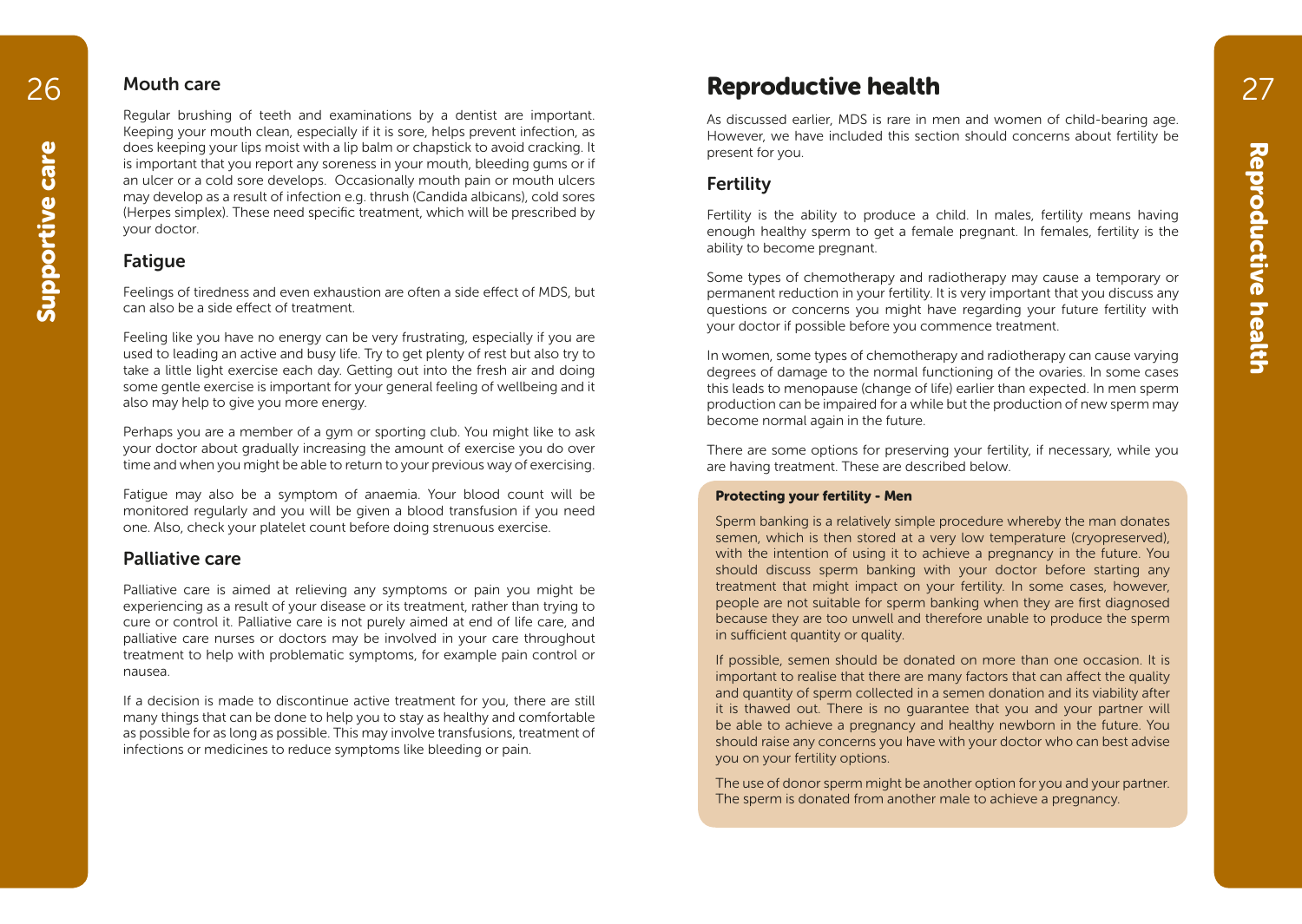#### 28 Protecting your fertility - Women Menstruation Menstruation 29 Protecting your fertility - Women

There are several approaches that may be used to protect a woman's fertility. These are outlined below.

**Embryo storage** - this involves collecting your eggs, usually after taking drugs to stimulate your ovaries to produce a number of eggs, so that more than one egg can be collected. This process takes at least several weeks and this can be a problem if your treatment needs to start immediately. Once the eggs are collected they are then fertilised with your partner's sperm and stored to be used at a later date. Your unfertilised eggs can also be collected and stored in a similar manner (egg storage).

**Ovarian tissue storage** - this is still a fairly new approach to protecting your fertility and to date there is very little experience with this technique in New Zealand. It involves the removal and storage at a very low temperature of some ovarian tissue (cryopreservation). It is hoped that at a later date the eggs contained in this tissue can be matured, fertilised and used to achieve a pregnancy.

To date, these first two approaches have unfortunately shown little success in cancer patients.

The use of donor eggs might be another option for you and your partner. These eggs could be fertilised using your partner's sperm and used in an attempt to achieve a pregnancy in the future.

It is important to understand that these methods are still quite experimental and for many reasons achieving a pregnancy and subsequently a baby is not guaranteed by using any of them. In addition, some are time consuming and costly while others may simply not be acceptable to you or your partner.

Because of the need to start treatment without delay and the problems associated with cancer itself, it is often not possible to collect eggs or ovarian tissue prior to the first cycle of chemotherapy.

#### Early menopause

Chemotherapy treatment can affect the normal functioning of the ovaries. This can sometimes lead to infertility and an earlier than expected onset of menopause, even at a young age. The onset of menopause in these circumstances can be sudden and, understandably, very distressing.

Hormone changes can lead to many of the classic symptoms of menopause including menstrual changes, hot flushes, sweating, dry skin, vaginal dryness and itchiness, headache and other aches and pains. Some women experience decreased sexual drive, anxiety and even depressive symptoms during this time.

It is important that you discuss any changes to your periods with your doctor or nurse. He or she may be able to advise you or refer you to a specialist doctor (a gynaecologist) or clinic that can suggest appropriate steps to take to reduce your symptoms.

#### Menstruation

Chemotherapy treatment and low platelets can also affect your periods; you may find your periods stop, become irregular or sometimes much heavier and longer in length. You may be prescribed a birth control pill to stop your periods. This prevents heavy bleeding and blood loss when your platelets are low. If you are having chemotherapy, it is best to use pads instead of tampons if you are menstruating as this will reduce the risk of infections. Always let your doctor know if you are having your period.

### Body image, sexuality and sexual activity

The diagnosis and treatment of MDS may have had some impact on how you feel about yourself as a man or a woman and as a 'sexual being'. Hair loss, skin changes and fatigue can all interfere with feeling attractive.

Body image, this melodian space that is more in the security and the security and the sexual activity and the sexual activity and the sexual activity and the sexual activity and sexual activity and sexual activity and sexu During treatment you may experience a decrease in libido, which is your body's sexual urge or desire, sometimes without there being any obvious reason. It may take some time for things to return to 'normal'. It is perfectly reasonable and safe to have sex while you are on treatment or shortly afterwards, but there are some precautions you need to take. Men may sometimes experience some degree of erectile dysfunction during treatment and in the stages of recovery. If this is an issue for you, please discuss this with your doctor so any help can be initiated.

It is usually recommended that you or your partner do not attempt to become pregnant while undergoing treatment, as some of the treatments given might harm the developing baby. As such, you need to ensure that you or your partner uses a suitable form of contraception. Condoms (with a spermicidal gel) offer good contraceptive protection as well as protection against infection or irritation. Your partner may be worried that sex might in some way harm you. This is not likely as long as your partner is free from any infections and the sex is relatively gentle. It is important to be extra careful when your white cell count or platelet levels are low as you may be more prone to infection and bleeding/spotting. Finally, if you are experiencing vaginal dryness, a lubricant can be helpful. This will help prevent irritation. Using a condom is also important to protect your partner from chemotherapy drugs that can be excreted in body fluids in the first few days after they are administered.

If you have any questions or concerns regarding sexual activity and contraception don't hesitate to discuss these with your doctor or nurse, or ask for a referral to a doctor or health professional who specialises in sexual issues.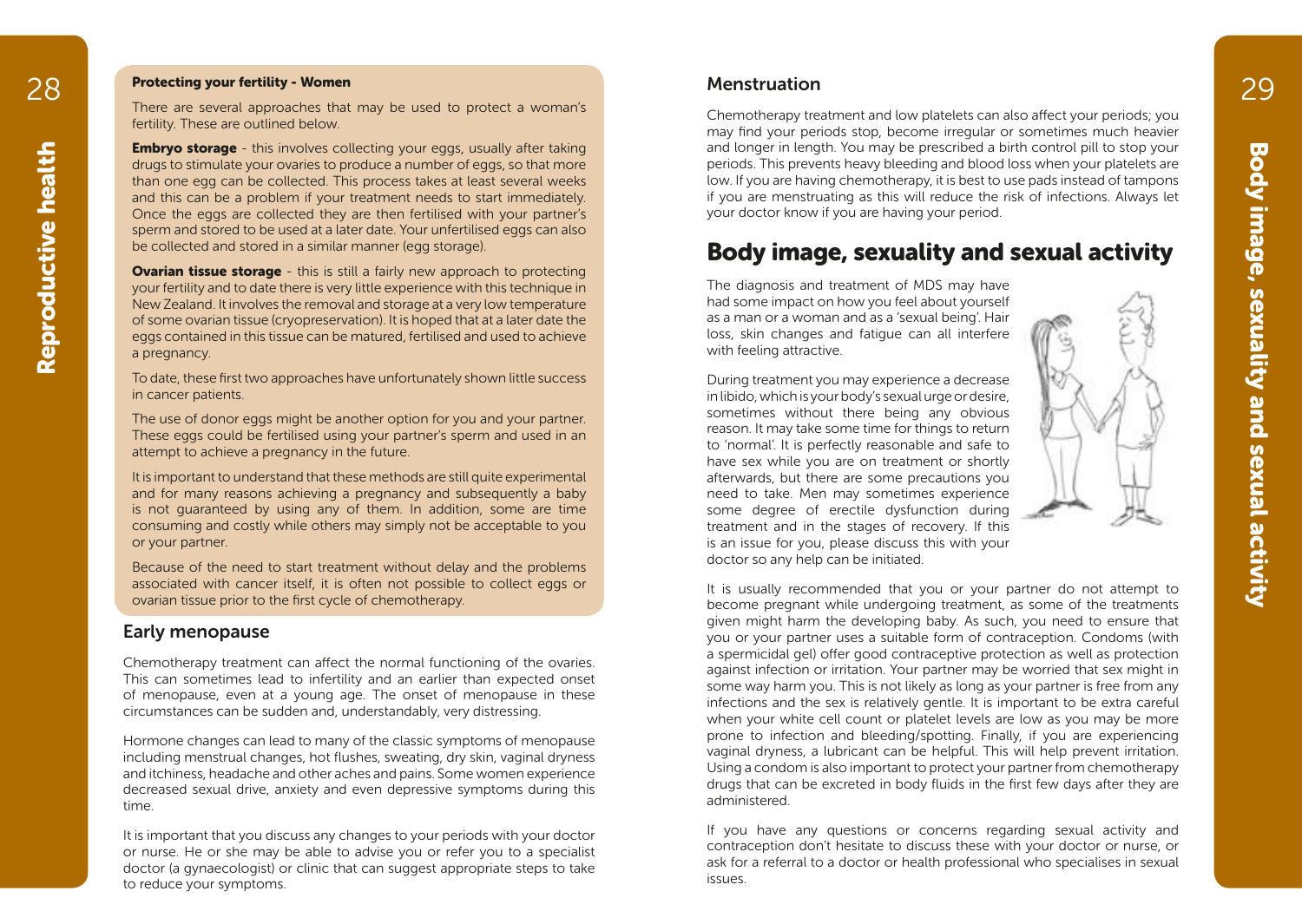### $30$  Social and emotional effects  $31$  Useful internet addresses  $31$

People cope with being diagnosed with MDS in different ways, and there is no right or wrong or standard reaction. For some people, it can trigger any number of emotional responses ranging from denial to devastation. It is not uncommon to feel angry, helpless and confused. Naturally people fear for their own lives or that of a loved one.

Useful demonstrasponsis ranging from denial to devastation. It is not some of the key sites that people with MDS might find useful.<br>
Useful internet of a longy, helpless and confused. Note that the complement of our contr It is worth remembering that information can often help to take away the fear of the unknown. It is a good idea for you and your family to speak directly to your doctor regarding any questions you might have about your disease or treatment. It can also be helpful to talk to other health professionals including social workers or nurses who have been specially educated to take care of people with blood conditions. Some people find it useful to talk with other patients and family members who understand the complexity of feelings and the kinds of issues that come up for people living with blood cancers and conditions.

In some areas there may be Leukaemia & Blood Cancer New Zealand education and support group meetings, and there is also an opportunity to connect with others online via www.leukaemia.org.nz or our Facebook page: www.facebook.com/LBFNZ.

Many people are concerned about the social and financial impact of the diagnosis and treatment on their families. Normal family routines are often disrupted and other members of the family may suddenly have to fulfil roles they are not familiar with, for example, cooking, cleaning, and taking care of children. The social worker attached to your treatment centre is available for you to talk through and discuss these issues with you and your family.

If you have a psychological or psychiatric condition, please inform your doctor and don't hesitate to request additional support from a mental health professional.

There is a variety of assistance available to help ease the emotional and financial strain created by a diagnosis of a blood cancer or condition. In some cases travel assistance may be available. Support Services staff at Leukaemia & Blood Cancer New Zealand are available to provide you and your family with information and support to help you cope during this time.

Contact details for Leukaemia & Blood Cancer New Zealand are provided on the back of this booklet.



### Useful internet addresses

The value of the internet is widely recognised; however, not all the information available may be accurate and up to date. For this reason, we have selected some of the key sites that people with MDS might find useful.

With the exception of our own websites, Leukaemia & Blood Cancer New Zealand do not maintain these listed sites. We have only suggested sites we believe may offer credible and responsible information, but we cannot guarantee the information on them is correct, up to date or evidence based medical information.

Leukaemia & Blood Cancer New Zealand www.leukaemia.org.nz

Cancer Society of New Zealand www.cancernz.org.nz

Leukaemia Foundation of Australia www.leukaemia.org.au

American Cancer Society www.cancer.org

Aplastic Anaemia & MDS International Foundation (US) www.aamds.org

Leukemia & Lymphoma Society of America www.leukemia-lymphoma.org

Leukaemia & Lymphoma Research (UK) www.llresearch.org.uk

Myelodysplastic Syndromes Foundation (US) www.mds-foundation.org

MacMillan Cancer Support (UK) www.macmillan.org.uk

National Cancer Institute (US) www.cancer.gov/cancerinfo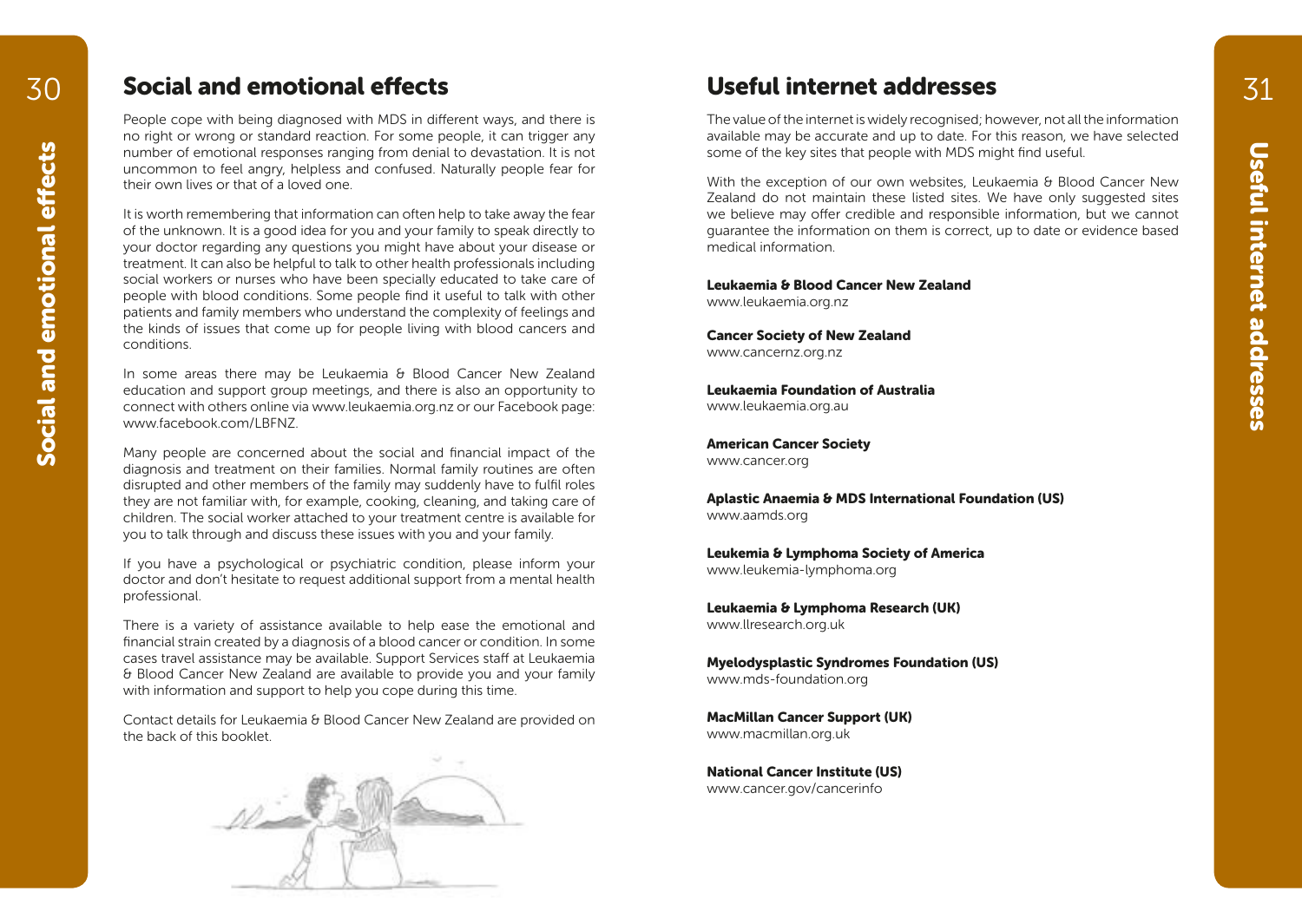### Glossary of terms

#### Alopecia

Hair loss. This is a side effect of some kinds of chemotherapy and radiotherapy. It is usually temporary.

#### Anaemia

A reduction in the haemoglobin level in the blood. Haemoglobin normally carries oxygen to all the body's tissues. Anaemia causes tiredness, paleness and sometimes shortness of breath.

#### **Antihodies**

Naturally produced substances in the blood, made by white blood cells called B-lymphocytes or B-cells. Antibodies target antigens on other substances such as bacteria, viruses and some cancer cells and cause their destruction.

#### Antiemetic

Drug which prevents or reduces feelings of sickness.

#### Blasts

Immature stem cells, normally making up no more than 5% of cells in the bone marrow. Blast cells are not normally found in healthy peripheral blood.

#### Bone marrow

The tissue found at the centre of many flat or big bones of the body. The bone marrow contains stem cells from which all blood cells are made. Active or red bone marrow contains stem cells from which all blood cells are made and in adults this is found mainly in the bones making up the axial skeleton – hips, ribs, spine, skull and breastbone (sternum) The other bones contain inactive or (yellow) fatty marrow, which, as its name suggests, consists mostly of fat cells.

#### Blood count

A routine blood test that measures the number and type of cells circulating in the blood.

#### Cancer

A malignant disease characterised by uncontrolled growth, division, accumulation and invasion into other tissues of abnormal cells from the original site where the cancer started. Cancer cells can grow and multiply to the extent that they eventually form a lump or swelling. This is a mass of cancer cells known as a tumour. Not all tumours are cancerous, these are referred to to as non-malignant or benign tumours.

#### Cannula

A plastic tube which can be inserted into a vein to allow fluid to enter the blood stream.

#### Cells

Small particulate components of the human body consisting of fluid cytoplasm with or without a central nucleus, enclosed in a membrane. In blood, cells can be red cells, white cells or platelets.

#### Central venous catheter (CVC)

32 **33**<br>A line or tube passed through the large veins of the neck, chest or groin and 33 into the central blood circulation. It can be used for taking samples of blood, giving intravenous fluids, blood, chemotherapy and other drugs without the need for repeated needles.

#### **Chemotherapy**

The is usually temporary.<br> **Anaemia**<br>
A reduction in the haemoglobin level in the blood. Haemoglobin normally<br>
A reduction in the haemoglobin level in the blood. Haemoglobin normally<br>
Computer of the growth and division of Single drugs or combinations of drugs which may be used to kill and prevent the growth and division of cancer cells. Although aimed at cancer cells, chemotherapy can also affect rapidly dividing normal cells and this is responsible for some common side effects including hair loss and a sore mouth (mucositis). Nausea and vomiting are also common, but nowadays largely preventable with modern antinausea medication. Most side effects are temporary and reversible.

#### Chromosomes

Chromosomes are made up of coils of DNA (deoxyribonucleic acid). DNA carries all the genetic information for the body in sequences known as genes. There are approximately 40,000 genes on 23 different chromosomes. The chromosomes are contained within the nucleus of a cell.

#### Cure

This means that there is no evidence of disease and no sign of the disease reappearing, even many years later.

#### Cytogenetic tests (studies)

The study of the structure of chromosomes. Cytogenetic tests are carried out on samples of blood and bone marrow to detect chromosomal abnormalities associated with disease. This information helps in the diagnosis and selection of the most appropriate treatment.

#### Growth factors and cytokines

A complex family of proteins produced by the body to control the growth, division and maturation of blood cells by the bone marrow. Some are now available as drugs as a result of genetic engineering and may be used to stimulate normal blood cell production following chemotherapy, bone marrow or peripheral blood stem cell transplantation.

#### Haemopoiesis

The processes involved in blood cell formation.

#### **Haematologist**

A doctor who specialises in the diagnosis and treatment of diseases of the blood, bone marrow and immune system.

#### High dose therapy

The use of higher than normal doses of chemotherapy to kill off resistant and/or residual (leftover) cancer cells that have survived standard-dose therapy.

#### Immune system

The body's defence system against infection and disease.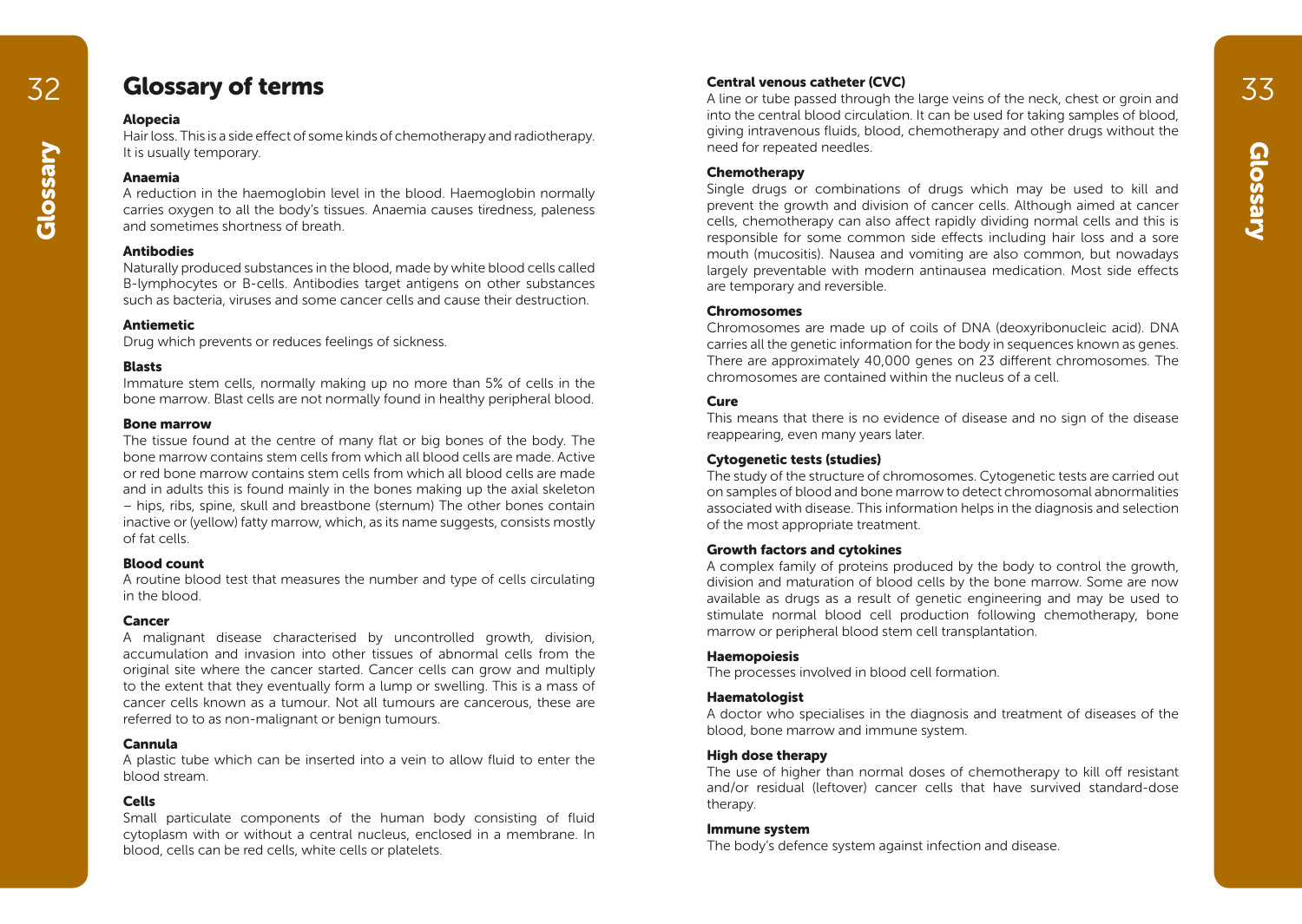#### Leukaemia

**34 Leukaemia**<br>35A A cancer of the blood and bone marrow characterised by the widespread, Stem cells are primitive blood cells that can give rise to more than one cell **35** uncontrolled production of large numbers of abnormal blood cells. These cells take over the bone marrow often causing a fall in blood counts. If they spill out into the bloodstream they can cause very high abnormal white cell counts.

#### Lymphocytes

spill out into the bloodstream they can cause very high abnormal white cell<br>counts.<br> **Counts.**<br> **Counts.**<br> **County**<br> **County**<br> **County**<br> **County**<br> **County**<br> **County**<br> **County**<br> **County**<br> **County**<br> **County**<br> **County**<br> **Coun** Specialised white blood cells which are involved in defending the body against disease and infection. There are two types of lymphocytes - B lymphocytes and T-lymphocytes. They are also called B-cells and T-cells.

#### Mucositis

Inflammation of the lining of the mouth and throat, which also can extend to the lining of the whole of the gastro-intestinal tract (stomach and intestines).

#### Neutropenia

A reduction in the number of circulating neutrophils, an important type of white blood cell. Neutropenia is associated with an increased risk of infection.

#### Neutrophils

Neutrophils are the most common type of white blood cell. They are needed to effectively fight infection, especially bacterial and fungal infections.

#### **Prognosis**

An estimate of the likely course of a disease.

#### Radiotherapy (radiation therapy)

The use of high energy x-rays to kill cancer cells and shrink tumours.

#### Relapse

The return of the original disease.

#### Remission (or complete remission)

When there is no evidence of disease detectable in the body; note this is not always equivalent to a cure as relapse may still occur.

#### Resistant or refractory disease

This means that the disease is not responding to treatment.

#### Spleen

The spleen is found high in the abdomen on the left-hand side and cannot normally be felt on examination unless it is enlarged. It is an organ that is part of the blood system and is a specialized collection of lymphoid and haematopoietic tissue. It plays a minor role in the immune system and contributes to the destruction of red blood cells, white blood cells and platelets at the end of their lifespan. It is often enlarged in diseases of the blood - this is known as hypersplenism.

**Splenomegaly** Enlargement of the spleen.

Standard therapy The most effective and safest therapy currently being used.

#### Stem cells

Stem cells are primitive blood cells that can give rise to more than one cell type. There are many different types of stem cell in the body. Bone marrow stem cells have the ability to grow and produce all the different blood cells including red cells, white cells and platelets.

#### Tumour

An abnormal mass of cells which may be non-malignant (benign) or malignant (cancerous).

#### White blood cells

Specialised cells of the immune system that protect the body against infection. There are five main types of white blood cells: neutrophils, eosinophils, basophils, monocytes and lymphocytes.

Please refer to the 'Dictionary of Terms' booklet for further definitions.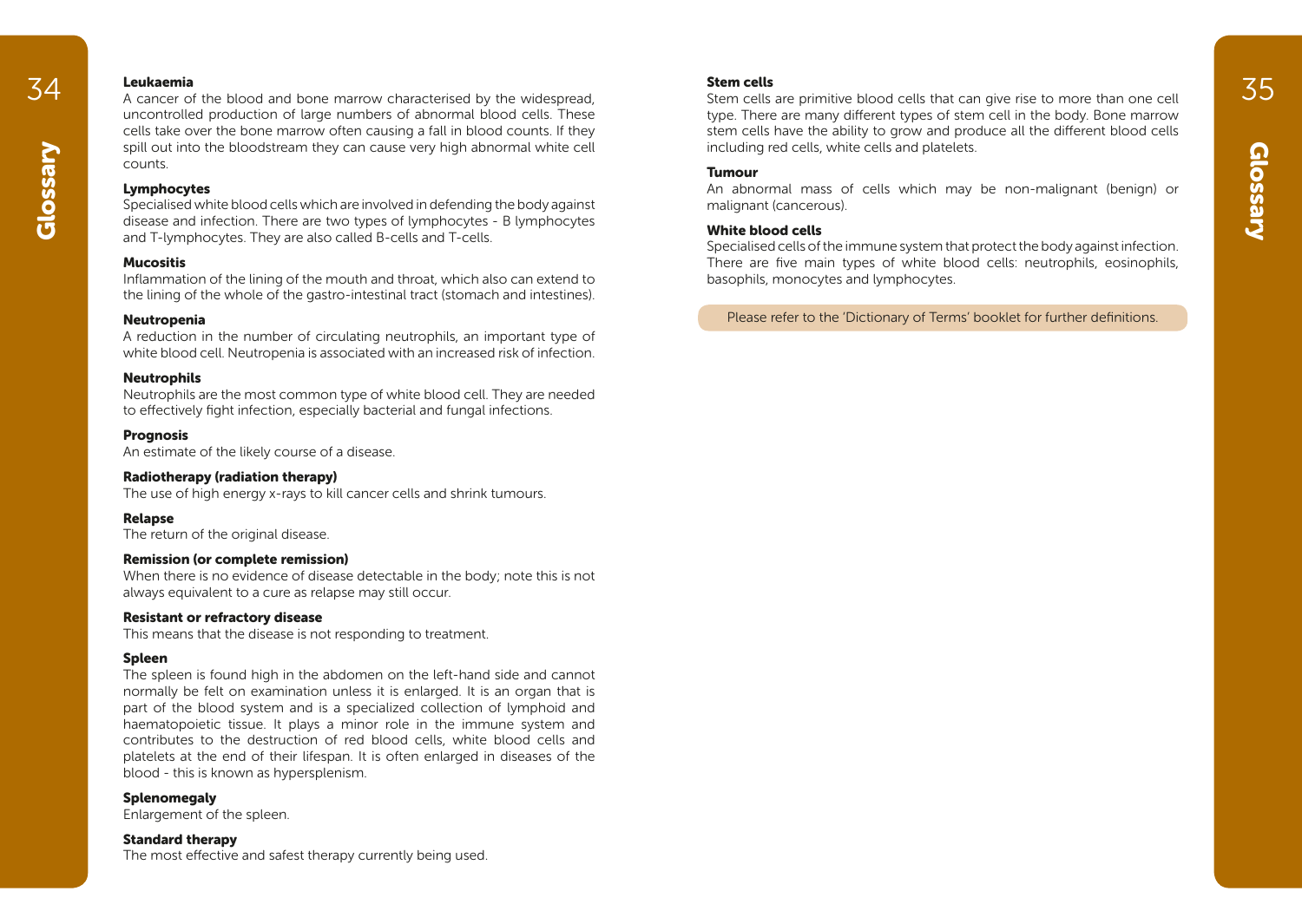### 36 Please send me a copy of the following **Notes Notes S Please send me a copy of the following S Notes** patient information booklets:

| $\Box$ Dictionary of Terms                                               | $\Box$ Acute Lymphoblastic Leukaemia in Adults                               |
|--------------------------------------------------------------------------|------------------------------------------------------------------------------|
| $\Box$ Haematology Patient Diary                                         | $\Box$ Acute Lymphoblastic Leukaemia in Children                             |
| <b>Clinical Trials</b>                                                   | $\Box$ Acute Myeloid Leukaemia                                               |
|                                                                          | $\Box$ Autologous Stem Cell Transplants $\Box$ Chronic Lymphocytic Leukaemia |
| $\Box$ Allogeneic Stem Cell Transplants $\Box$ Chronic Myeloid Leukaemia |                                                                              |
| $\Box$ Myeloproliferative Disorders                                      | $\Box$ Hodgkin Lymphoma                                                      |
| $\Box$ Myelodysplastic Syndromes                                         | $\Box$ Non-Hodgkin Lymphoma                                                  |
| $\Box$ Myeloma                                                           | Haemochromatosis                                                             |
| $\Box$ My Guide to Blood Cancer - for adolescents and young adults       |                                                                              |
| Or information on:                                                       |                                                                              |
| $\Box$ Leukaemia & Blood Cancer New Zealand's Support Services           |                                                                              |

 $\Box$  How to make a bequest to Leukaemia & Blood Cancer New Zealand

#### Newsletters:

| $\Box$ LifeBlood      | $\Box$ Leukaemia Today |
|-----------------------|------------------------|
| $\Box$ Lymphoma Today | $\Box$ Myeloma Today   |

 $\square$  Leukaemia Today

Name:

Address: **Address: Address: Address: Address: Address: Address: Address: Address: Address: Address: Address: Address: Address: Address: Address: Address: Address: Address: Address: Add** 

Postcode: Phone: Phone: Phone: Phone: Phone: Phone: Phone: Phone: Phone: Phone: Phone: Phone: Phone: Phone: Phone: Phone: Phone: Phone: Phone: Phone: Phone: Phone: Phone: Phone: Phone: Phone: Phone: Phone: Phone: Phone: Ph

Email: 2008. 2009. 2009. 2009. 2009. 2009. 2009. 2009. 2009. 2009. 2009. 2009. 2009. 2009. 2009. 2009. 2009. 2009. 2009. 2009. 2009. 2009. 2009. 2009. 2009. 2009. 2009. 2009. 2009. 2009. 2009. 2009. 2009. 2009. 2009. 2009.

Send to: Leukaemia & Blood Cancer New Zealand

PO Box 99182, Newmarket, Auckland 1149

Phone: 09 638 3556 or 0800 15 10 15

Email: info@leukaemia.org.nz

Leukaemia & Blood Cancer New Zealand will record your details to facilitate services and keep you informed about blood cancers and conditions. We value your privacy and take all the necessary steps to protect it. You can access, change or delete this information by contacting us at info@leukaemia.org.nz

| ÷      |  |
|--------|--|
|        |  |
|        |  |
| -      |  |
|        |  |
|        |  |
|        |  |
|        |  |
| d      |  |
| e<br>y |  |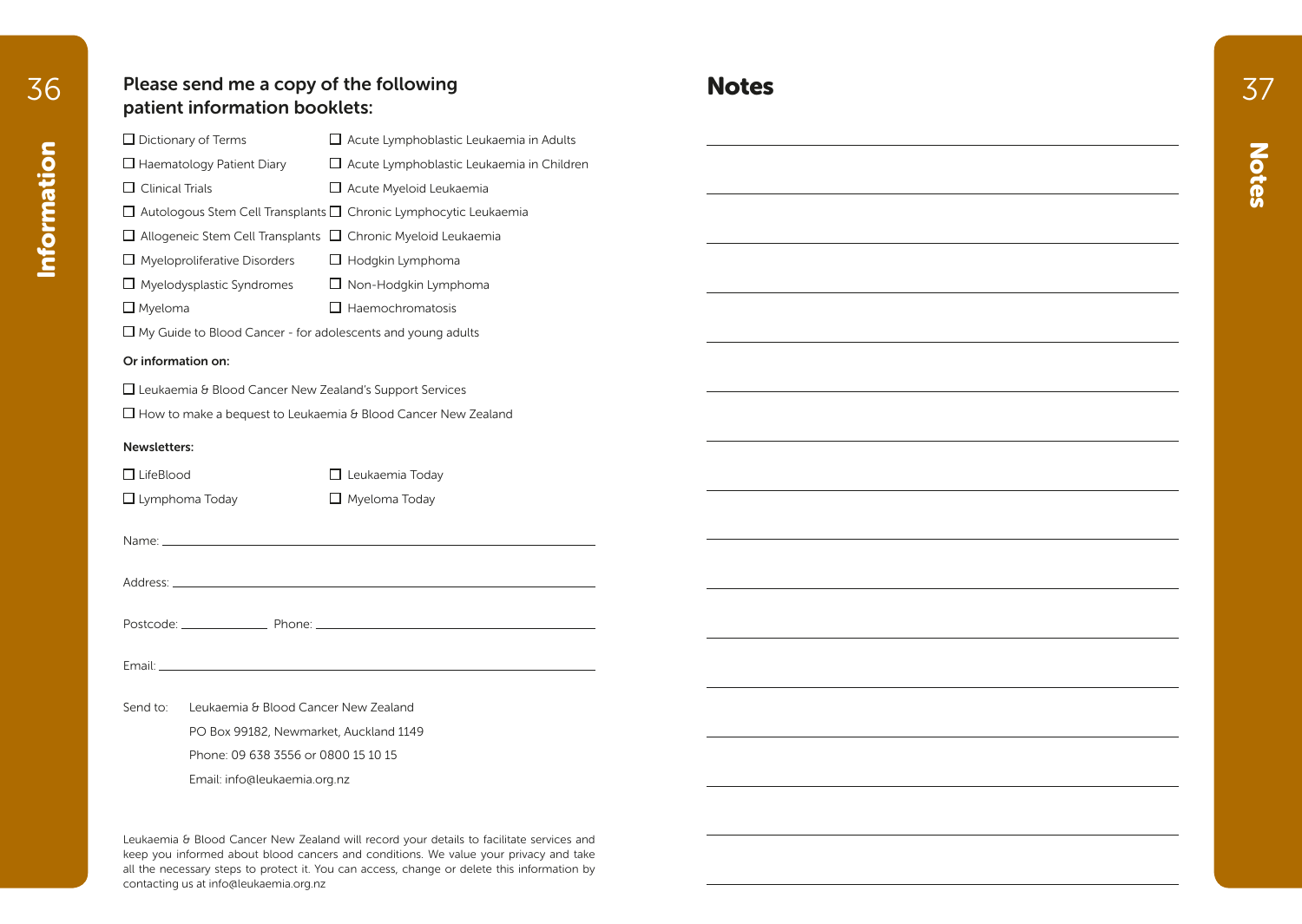| 38           | <b>Notes</b> | <b>Notes</b> | 39           |
|--------------|--------------|--------------|--------------|
| <b>Notes</b> |              |              | <b>Notes</b> |
|              |              |              |              |
|              |              |              |              |
|              |              |              |              |
|              |              |              |              |
|              |              |              |              |
|              |              |              |              |
|              |              |              |              |
|              |              |              |              |
|              |              |              |              |
|              |              |              |              |
|              |              |              |              |
|              |              |              |              |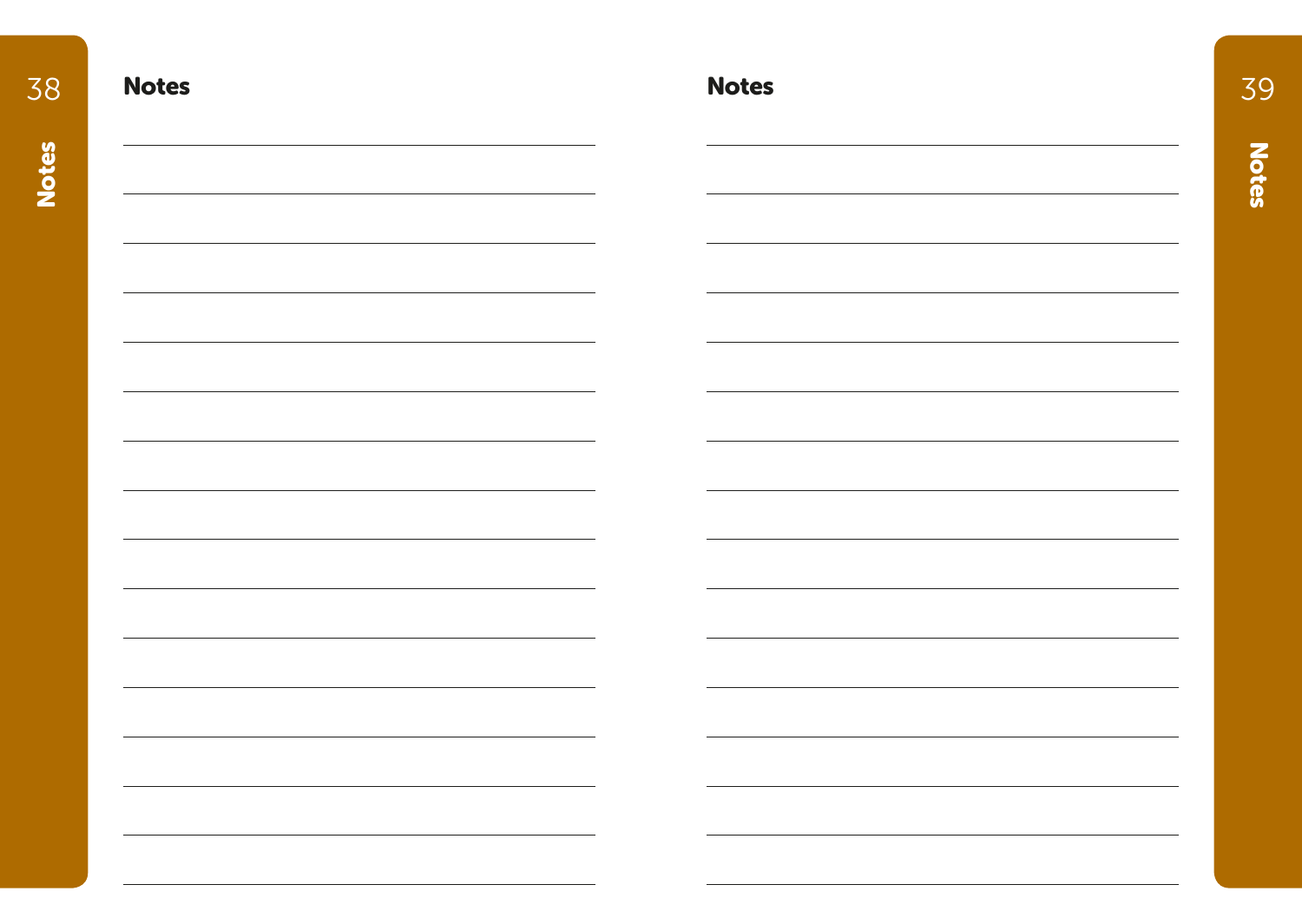| 40 | <b>Notes</b> | <b>Notes</b> |  |
|----|--------------|--------------|--|
|    |              |              |  |
|    |              |              |  |
|    |              |              |  |
|    |              |              |  |
|    |              |              |  |
|    |              |              |  |
|    |              |              |  |
|    |              |              |  |
|    |              |              |  |
|    |              |              |  |
|    |              |              |  |
|    |              |              |  |
|    |              |              |  |
|    |              |              |  |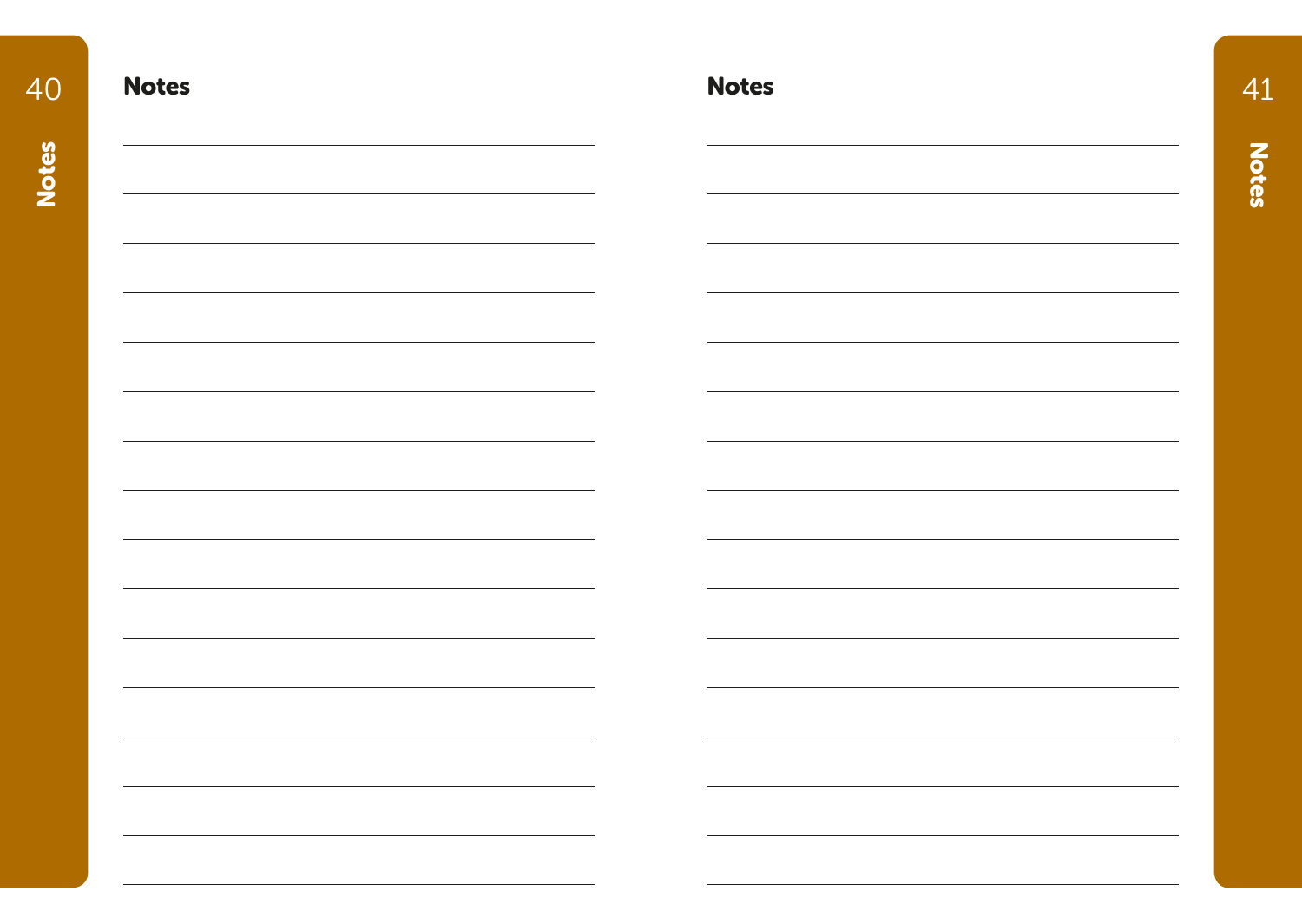## Notes **Music Syndromes** (MDS)

We hope that you found this information booklet useful. We are interested in what you thought of the booklet – whether you found it helpful or not. If you would like to give us your feedback, please fill out this questionnaire and send it to Leukaemia & Blood Cancer New Zealand, at the address at the bottom of the following page.

### 1. Did you find this booklet helpful?

 $\Box$  Yes  $\Box$  No.

Comments

 $\mathcal{F}$ 

2. Did you find this booklet easy to understand?

 $\Box$  Yes  $\Box$  No

Comments

3. Where did you get this booklet from?

4. Did you have any questions that were not answered in the booklet?

 $\Box$  Yes  $\Box$  No.

If yes, what were they?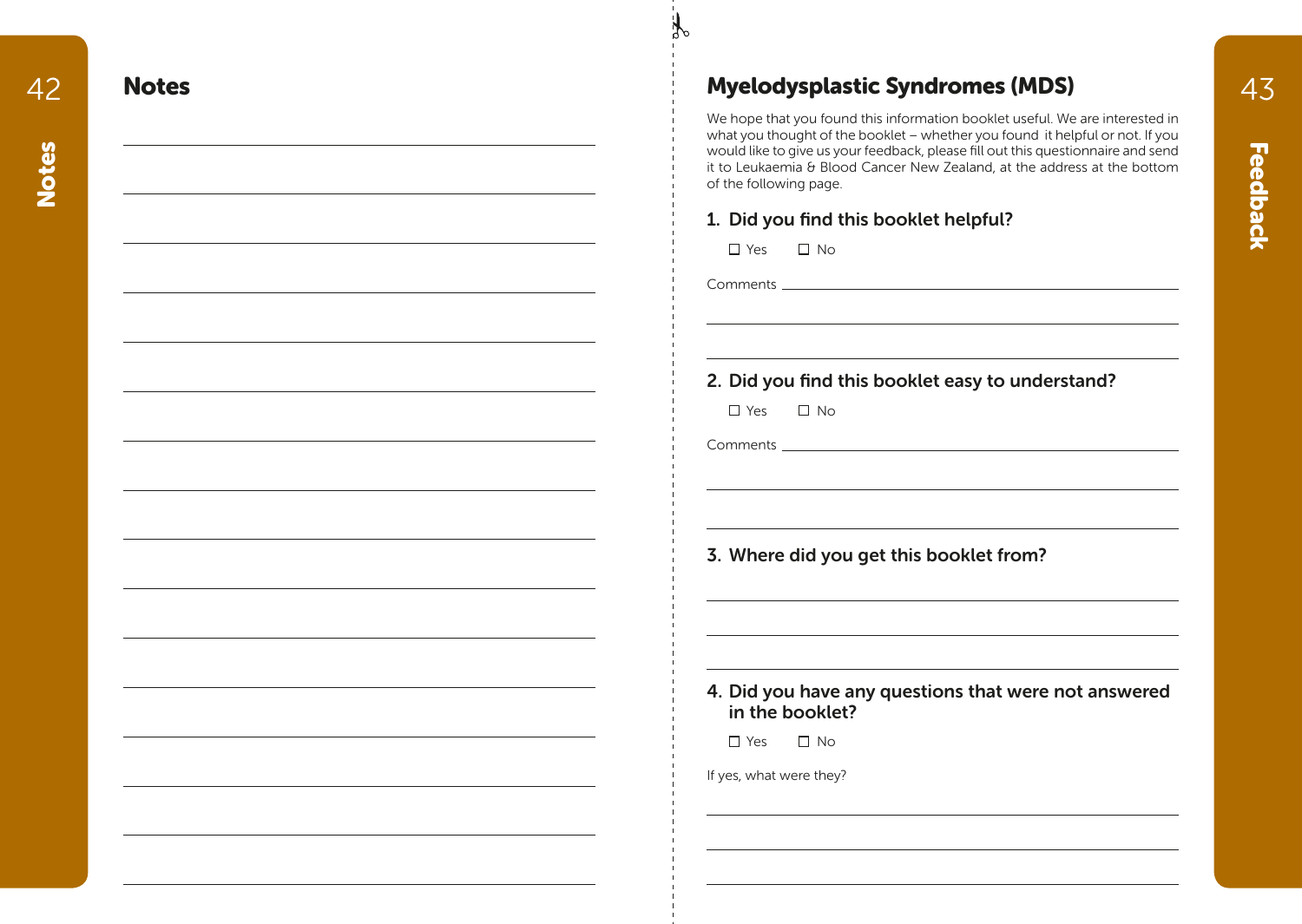Feedback

**Feedback** 

5. What did you like the most about this booklet?

#### 6. What did you like least about this booklet?

#### 7. Any other comments?

Thank you for helping us review this booklet. We will record your feedback and consider it when this booklet is reviewed for the next edition.

Please return to: Leukaemia & Blood Cancer New Zealand PO Box 99182 Newmarket, Auckland 1149

### Important information for haematology patients

 $\mathcal{F}$ 

It is important that you contact your doctor or the hospital for advice immediately (at any time of the day or night) if you are feeling very unwell, or if you experience any of the following:

- a temperature of  $38^{\circ}$ C or over and / or an episode of shivering
- bleeding or bruising, for example blood in your urine, faeces, sputum, bleeding gums or a persistent nose bleed
- nausea or vomiting that prevents you from eating or drinking or taking your normal medications
- diarrhoea, stomach cramps or constipation
- coughing or shortness of breath
- the presence of a new rash, reddening of the skin, itching
- a persistent headache
- a new pain or soreness anywhere
- if you cut or otherwise injure yourself
- if you notice pain, swelling, redness or pus anywhere on your body